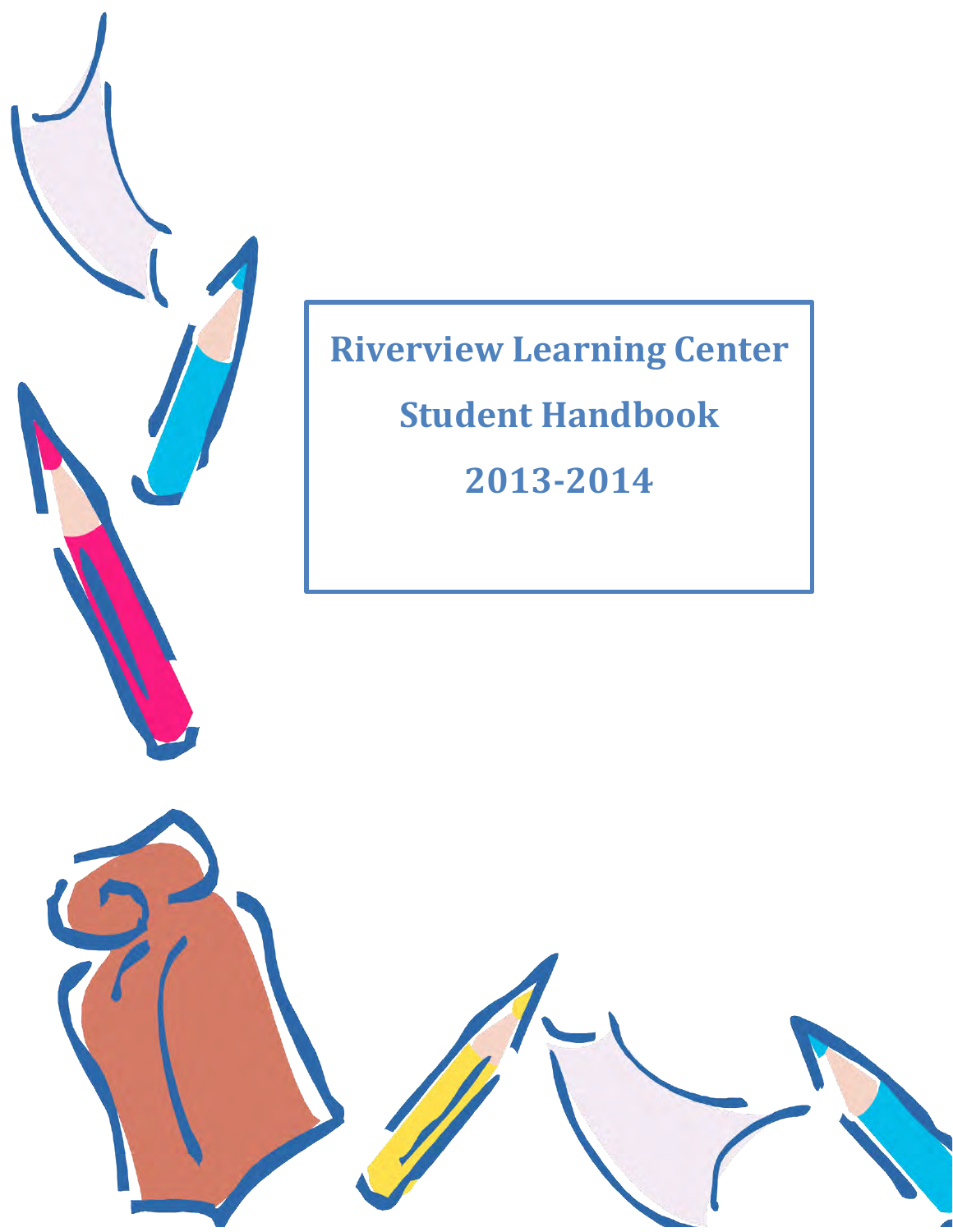## Riverview Learning Center Student Handbook

| <b>Riverview Learning Center Map</b><br>pg.2 |                                                  |        |  |  |
|----------------------------------------------|--------------------------------------------------|--------|--|--|
|                                              | <b>Student Programs at the RLC</b>               |        |  |  |
| $\circ$                                      | <b>Student Schedules and Programs at the RLC</b> | pg.3   |  |  |
| $\circ$                                      | <b>Student and Staff Interactions</b>            | pg.4   |  |  |
| $\circ$                                      | <b>Campus and Visitor Information</b>            | pg. 4  |  |  |
| $\circ$                                      | <b>Attendance and Reporting Information</b>      | pg. 5  |  |  |
| $\circ$                                      | <b>Student Expectations and Consequences</b>     | pg. 7  |  |  |
| $\Omega$                                     | <b>Dress Code</b>                                | pg. 7  |  |  |
| $\circ$                                      | <b>Computer Use</b>                              | pg. 8  |  |  |
| $\circ$                                      | <b>Cell Phone and Electronic Devices</b>         | pg. 9  |  |  |
| $\circ$                                      | <b>Classroom Discipline</b>                      | pg. 9  |  |  |
| $\circ$                                      | <b>CHOICE Attendance and Behavior Contract</b>   | pg. 11 |  |  |
|                                              | <b>Riverview Learning Center</b>                 |        |  |  |
| $\Omega$                                     | <b>Contact Information</b>                       | pg. 12 |  |  |
| $\circ$                                      | <b>Family Access and Grades</b>                  | pg. 13 |  |  |
| $\circ$                                      | <b>Food Services Information</b>                 | pg. 13 |  |  |
| $\circ$                                      | <b>Buses and Transportation</b>                  | pg. 14 |  |  |
| $\circ$                                      | <b>Bicycles, Scooters and Skateboards</b>        | pg. 15 |  |  |
| $\circ$                                      | <b>Medications at School</b>                     | pg. 15 |  |  |
| $\circ$                                      | <b>Balloons/Floral Deliveries/Food</b>           | pg. 16 |  |  |
| $\circ$                                      | <b>Use of Tobacco</b>                            | pg. 16 |  |  |
| $\circ$                                      | <b>Emergency Information</b>                     | pg. 16 |  |  |
|                                              | <b>District Information</b>                      |        |  |  |
| $\circ$                                      | <b>District Contact Information</b>              | pg. 20 |  |  |
| $\circ$                                      | <b>Key School District Policies</b>              | pg. 21 |  |  |
|                                              |                                                  |        |  |  |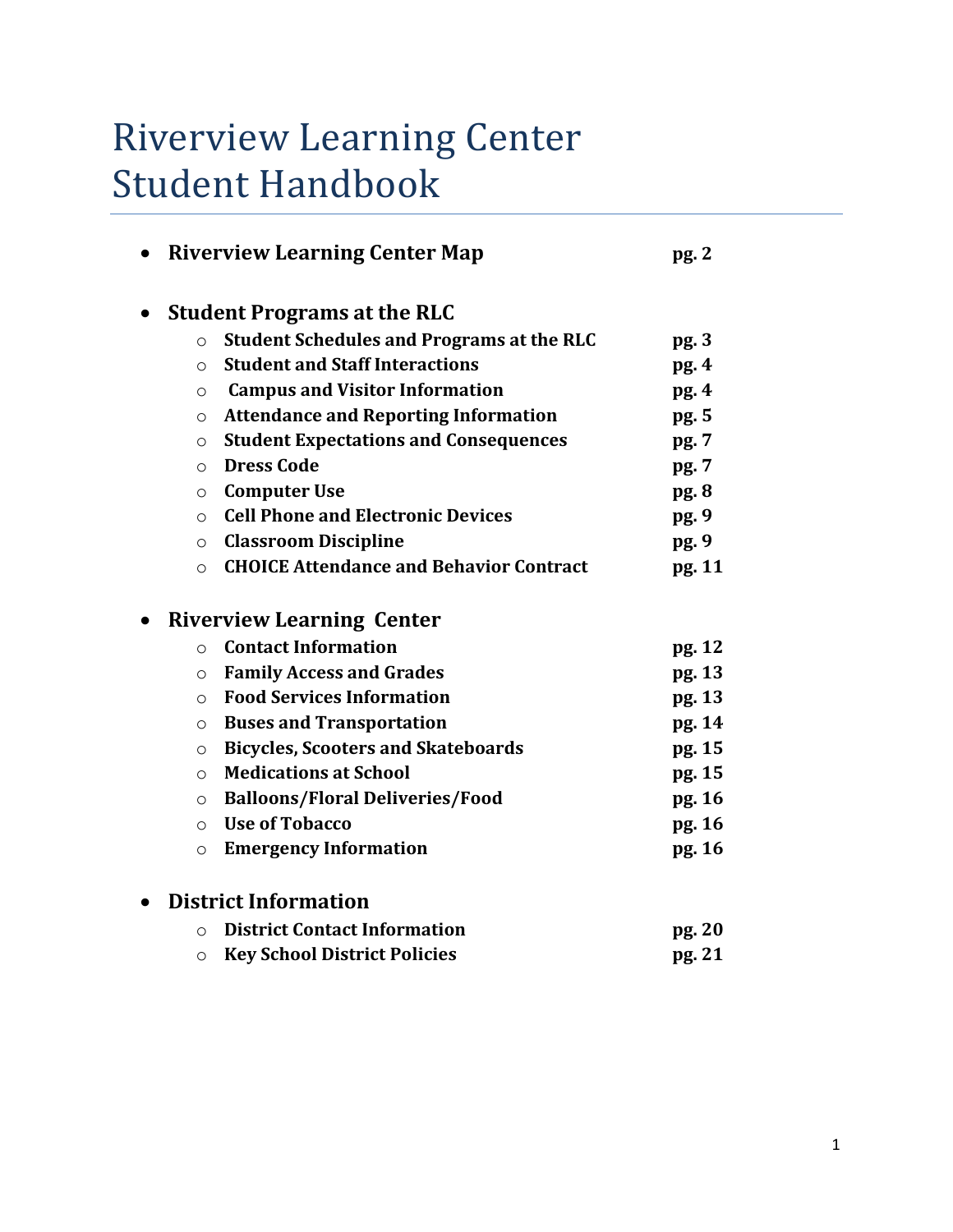## **Riverview Learning Center Map**

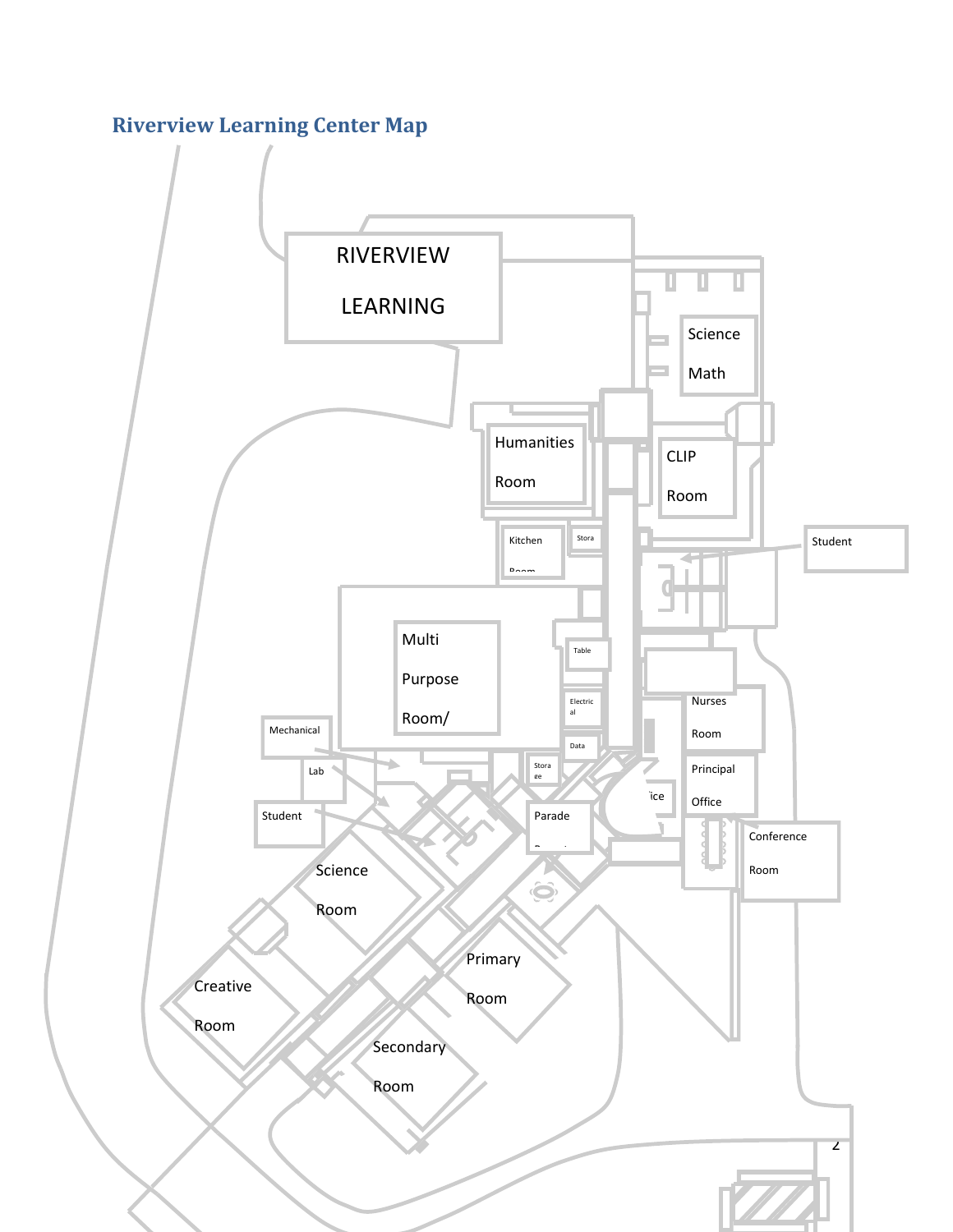#### **Student Schedules and Programs at the Riverview Learning Center**

#### **RLC Program Schedules \* Campus Hours, 7:30 am-5:30 pm \***

| $8:15-9:10$ | <b>First Period</b>  | Algebra                      |
|-------------|----------------------|------------------------------|
| 9:15-10:00  | Second Period        | <b>Physical Fitness</b>      |
| 10:10-11:00 | <b>Third Period</b>  | Language Arts                |
| 11:05-11:55 | <b>Fourth Period</b> | <b>Environmental Science</b> |
| 11:55-12:25 | Lunch                | Lunch                        |
| 12:25-1:20  | <b>Fifth Period</b>  | <b>World History</b>         |
| $1:25-2:25$ | Sixth Period         | Elective                     |

#### **CHOICE Program Schedule (M-F) 8:15 am-2:25 pm**

| <b>PARADE Program Schedule (M-Th)</b> | $9:15$ am-3:20 pm |
|---------------------------------------|-------------------|
| 9:15-10:30                            | Block 1           |
| 10:30-10:45                           | Recess            |
| 10:45-12:00                           | Block 2           |
| 12:00-12:40                           | Lunch/Recess      |
| 12:40-1:50                            | Block 3           |
| 1:50-2:05                             | Recess            |
| $2:05 - 3:20$                         | Block 4           |

**CLIP Program Schedule (M-F) 11:00 am-5:30 pm**

#### **CHOICE**

 The CHOICE program is designed for students to improve their school commitment through increased academic, personal, social, and career growth. CHOICE provides 9<sup>th</sup> and 10<sup>th</sup> grade students with an educational alternative that is focused on real-life, hands-on, career-based learning within a smaller classroom setting. CHOICE staff members aim to be character builders and excellent role models for students to become responsible, productive members of society.

#### **PARADE**

 PARADE is an Alternative Learning Experience (ALE), Parent Partnership Program committed to creating rich learning environment, which encourages the development of strong academic and social skills. The PARADE Program works in tandem with families to support the education of students in grades K-12 to become passionate life-long learners and caring, respectful citizens.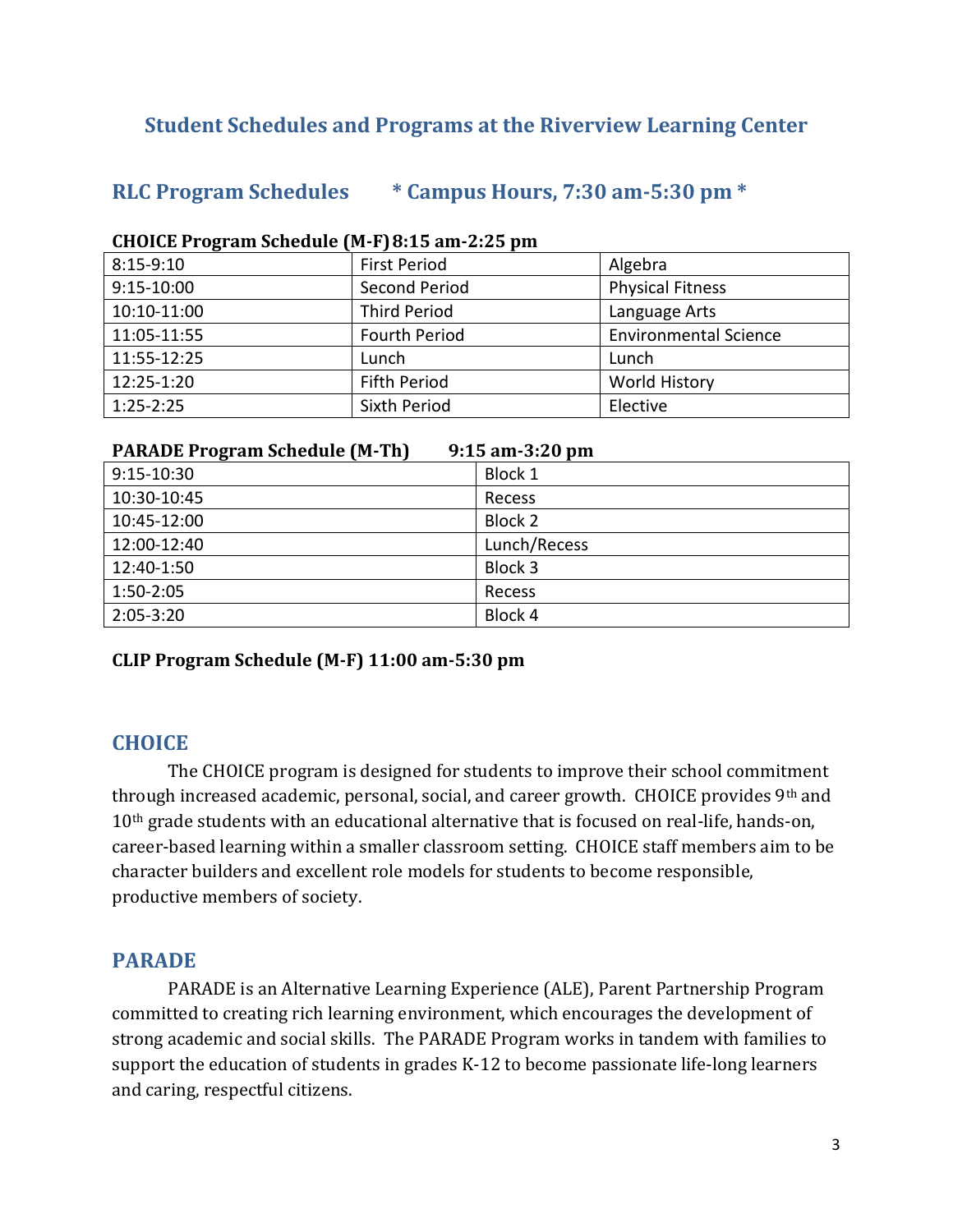#### **CLIP**

 The CLIP program is designed for high school students who find that the traditional high school environment does not meet their needs. CLIP students are self-starting, able to work independently, focused on their goals and able to take responsibility for and direct their own education. At the completion of their high school requirements, including state assessments, students receive a Riverview School District Diploma.

#### **Staff and Student Interaction**

The Riverview Learning Center is a safe and respectful school. Students will have the opportunity to learn to work to their full potential, be a team member, organize their knowledge, and become increasingly more independent and responsible for their learning. As additional outcomes of the educational process, students will develop an appreciation and respect for diverse cultures, races and creeds. They will connect with and contribute to their community in meaningful ways, relate their learning to the world of work and follow practices that promote honesty, safety and harmony.

Students' energy and vitality will be directed towards the realization of their potential, pride in themselves, their school, and community.

Students are expected to remain in the school areas in which their program resides (CHOICE and CLIP in the northern part of the building and PARADE in the southern part of the building).

#### **Closed Campus**

 *The Riverview Learning Center is a closed campus and students are to remain on school grounds from the time they arrive in the morning until they are dismissed.* If you need to leave school for an appointment, you will bring a note to school on the morning of the appointment and pick up a pass from the attendance office. If a student chooses to leave campus without permission (truancy), there will be consequences.

#### **Visitors**

 All Visitors must sign in at the Front Desk and will be given a Visitor's Pass. Thank you for your cooperation with this.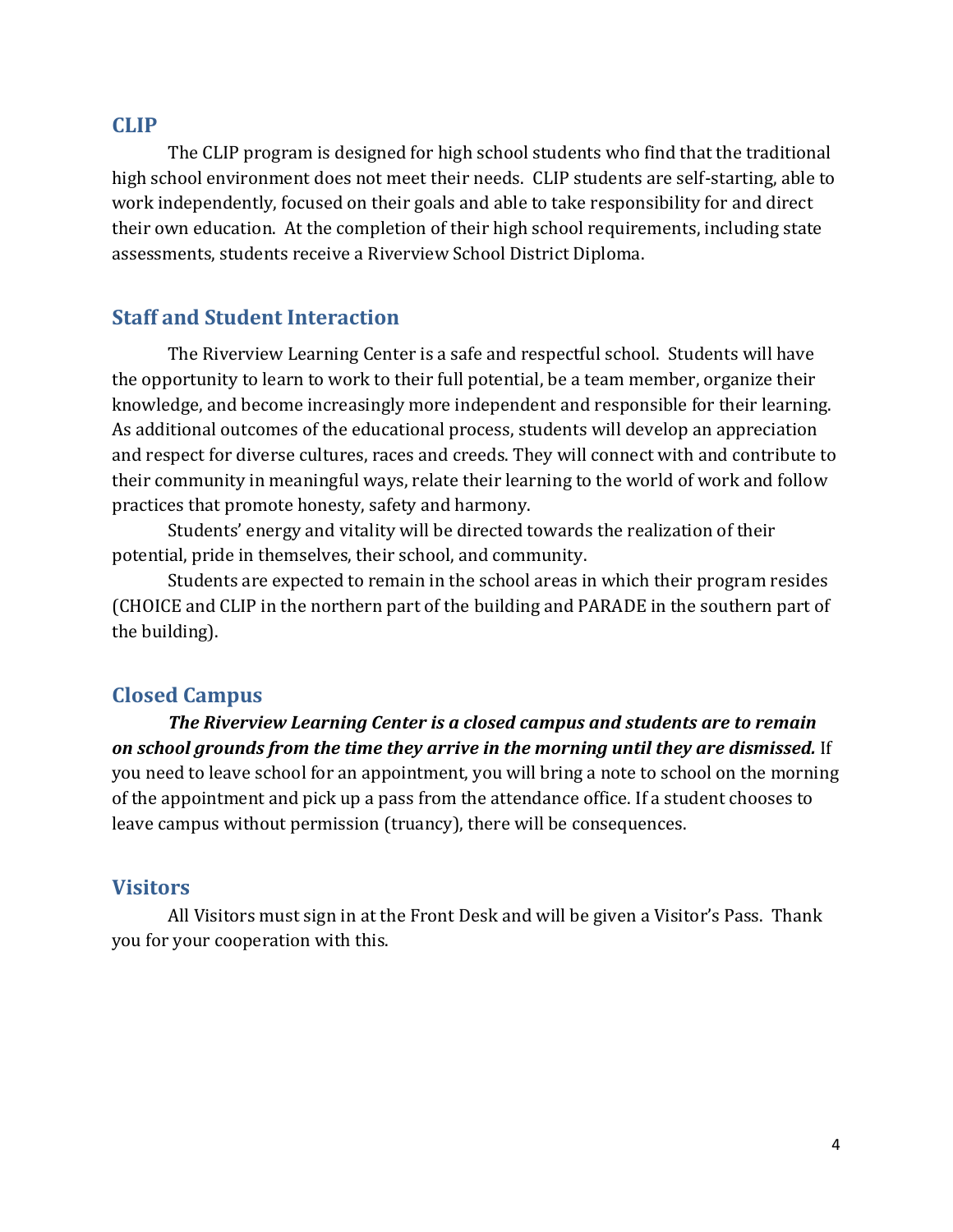#### **Student Illness**

If a student becomes ill during the school day, the student may be sent to the Health Room, via the Front Desk, where they may remain until either the parent/guardian is contacted or their return to class.

## **Absence Reporting**

If your child is going to be absent or tardy, please call the Main Office at 425-844- 4960.

## **Attendance Policy**

- Students who are more than 10 minutes tardy to class are considered absent.
- Parents are encouraged to schedule family vacations to coincide with school vacation.
- Absences cannot be made up; however, work may be made up for excused absences. It is the student's responsibility to arrange for make-up work with their teachers.

## **Verification of Absences**

State school law requires a verification of all absences. Such verification will be in written form or by telephone and presented to the Attendance Office upon the student's return to school.

- All absences must be verified by the parent and/or guardian. Parents are requested to contact the attendance office on the day their student is absent from school. All absences not reported to the attendance office will be considered unexcused and will result in a phone contact.
- After 48 hours, absences are considered unexcused. No make-up work will be allowed for unexcused absences.
- Attendance concern letters will be mailed home following the fifth, tenth and eleventh absence. Our attendance office can provide parents with an individual student attendance profile upon request.

| <b>Absences</b>       | <b>Action</b>                                                                                     |
|-----------------------|---------------------------------------------------------------------------------------------------|
| First Absence         | Parent notification by phone                                                                      |
| Second Absence        | Parent notification by phone or email. Two unexcused<br>absences may result in school discipline. |
| Five Absences         | Parent notification by phone or email.                                                            |
| Seven to Ten Absences | Seven (7) unexcused absences in one month or ten (10)                                             |

#### **Absence Notification to Parents**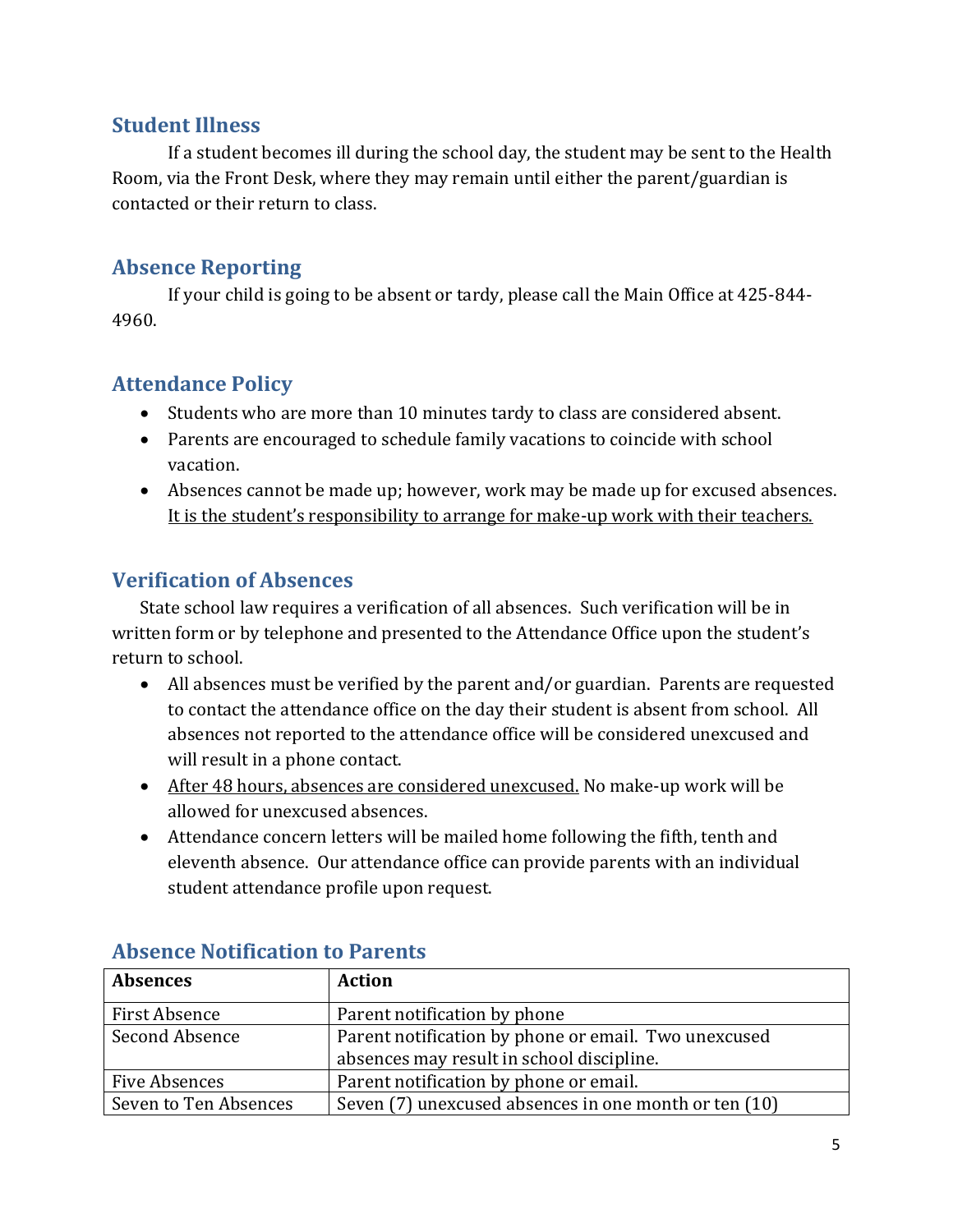| unexcused absences in a school year require a Truancy        |
|--------------------------------------------------------------|
| Petition to be filed through the King County Juvenile Court. |
| Possible loss of credit after ten (10) absences.             |

#### **Early dismissals and Pre-Arranged Absences**

Early dismissals and pre-arranged absences must be arranged prior to the absence. The attendance office will not issue admit slips after the fact. LEAVING CAMPUS WITHOUT PRIOR PERMISSION WILL NOT BE EXCUSED. In-School Suspension and Out-of-School Suspension are consequences given to students who leave campus without permission.

#### **Make-Up for Excused Absences**

Make-up work will be allowed. The student will be responsible for all make-up arrangements. Assignments for long-term, excused absences can be arranged for students through the attendance office.

#### **Truancy**

In cases of Truancy (unauthorized absence) from class or classes, the School Discipline Plan will be implemented.

#### **Truancy shall be defined as:**

1. Any student leaving campus during the school day without following the written school attendance procedure.

2. A student who "cuts" class or leaves class without teacher permission.

3. Any student who is absent without parental permission.

**Students found to be truant will forfeit the right to make-up work missed during the truant period** and will be held accountable to the consequences found in Policy 3100, Riverview Learning Center Disciplinary Sanctions.

## **Student Expectations and Consequences**

It is expected that students will act upon good judgment in all situations, including in the classrooms, moving to and from the buses, responding appropriately during weather events such as snowstorms and in their time here on the Riverview Learning Center and school district campuses.

 In the event that a student needs support with self-discipline, the behavior of the student will help determine appropriate consequences. These may include one or more of the following: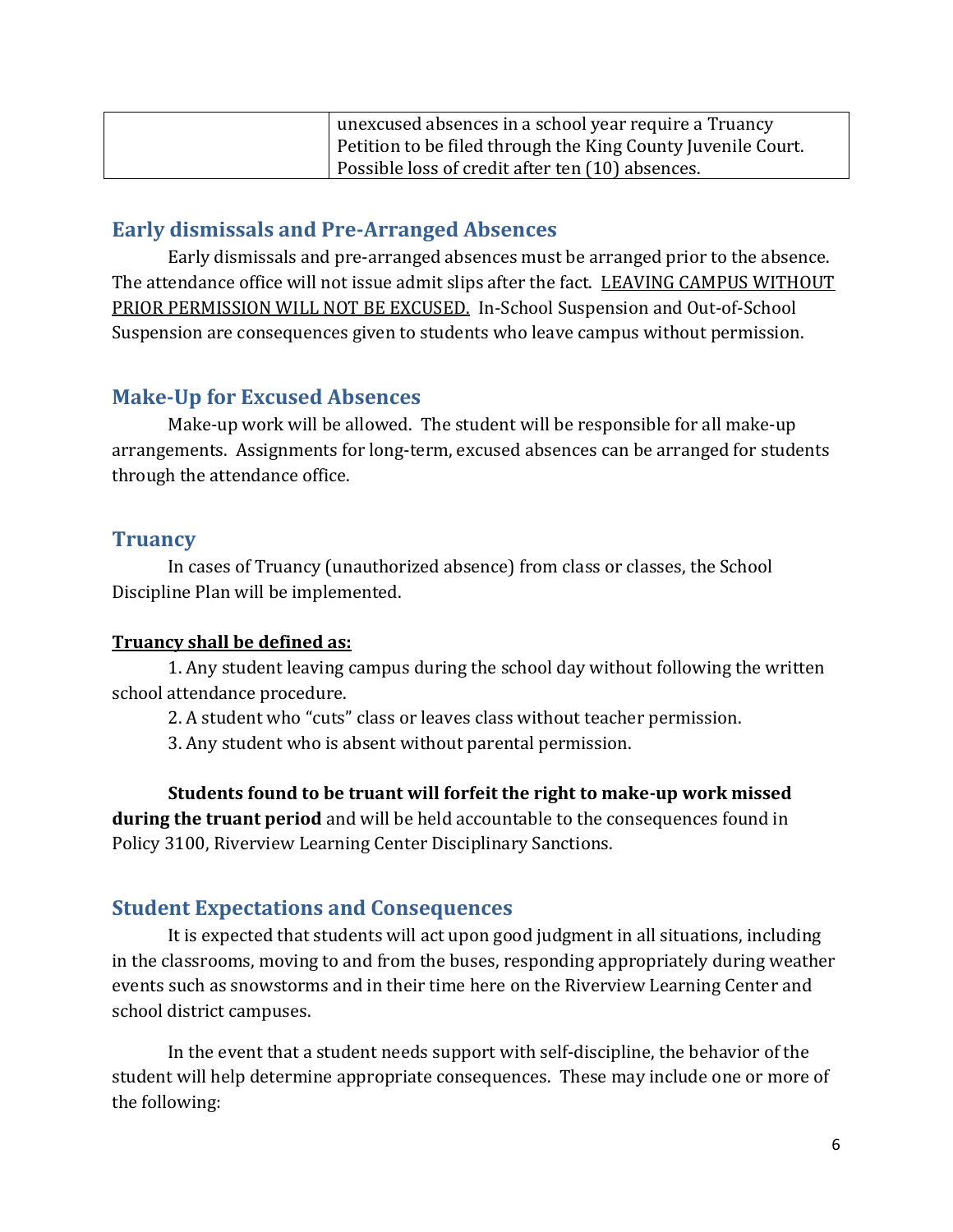- Detention (lunch, recess, after school)
- Conference with principal
- Short-term suspension
- Long-term suspension

 The consequences received will depend on the nature and seriousness of the appropriate behavior and the number of previous misbehaviors.

## **Dress Code**

The Riverview Learning Center expects that students will not wear clothing or accessories that disrupt the educational process. School staff will restrict extreme styles of clothing, hair, cosmetics and jewelry, which disrupt school or pose a safety hazard.

The following are not permitted:

- Clothing that displays alcohol, drugs, insults, sex, tobacco, gang affiliation, guns, threats, weapons, vulgar or offensive messages, etc.
- Lycra/Spandex/Yoga clothing unless covered appropriately
- Tank tops unless covered by a shirt
- Visible undergarments
- Bare midriff clothing
- Metal chains, heavy chokers or dog collars
- Sagging pants or visible undergarments
- Clothes with large holes
- Shorts/skirts must be fingertip in length while standing in a normal manner and cannot be sexually suggestive when sitting or standing
- Clothes cannot be excessively revealing per staff discretion
- Dress and/or appearance which constitutes a danger to student health or safety, interferes with the operation of school or creates a classroom or school disruption.
- Sleeveless shirts unless they cover the entire top of the shoulder, however, no visible undergarments.

Students will be referred to the office to call home for a change of clothing or to wait until appropriate clothing is acquired. Repetitive non-compliance will result in progressive discipline.

While it is inevitable that there will be differences of opinion as to the appropriateness of dress, the final determination will be the judgment of the RLC administration. The student who does not comply with this expectation will be removed from the regular school setting until appropriate clothing is acquired.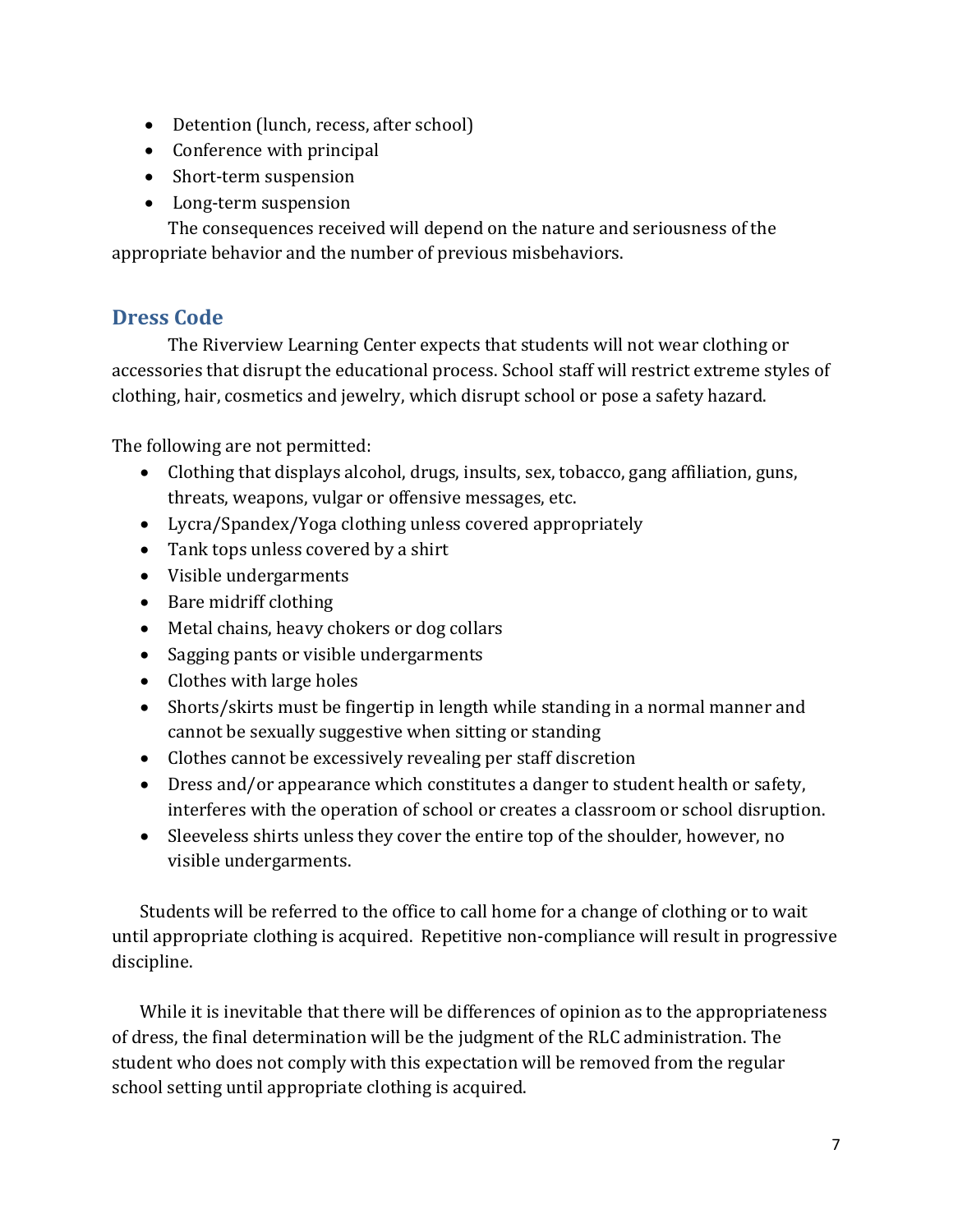#### **Computer Use**

Students at the Riverview Learning Center will abide by the RIVERVIEW SCHOOL DISTRICT #407 Computer Use Agreement for Students, which is available by following this link: [www.riverview.wednet.edu/tech/aup.aspx](http://www.riverview.wednet.edu/tech/aup.aspx)

The Riverview School district provides a wide range of computer resources to its students for the purpose of advancing the educational mission of the District. As a user of District computers, students are expected to review and understand the Acceptable Use Procedures including:

1. Protect your logon information from others. Do not use other users' passwords.

2. Exercise good judgment.

3. Respect district property and be responsible in the use of the equipment. Do not destroy, modify or abuse the hardware or software in any way.

4. Do not delete or add software to district computers without permission from the Technology Department.

5. Do not use district computers for illegal, harassing, vandalizing, inappropriate or indecent purposes.

6. Do not use the Internet to access or process pornographic or otherwise inappropriate material in concert with the district's Electronic Resources Policy. Notify an adult whenever coming across information or messages that seem inappropriate.

7. Be ethical and courteous. Do not send hate, harassing or obscene mail, discriminatory remarks, or demonstrate other antisocial behaviors.

8. District computers may not be used to interfere or disrupt other users, services or equipment, including distribution of unsolicited advertising (Spam), propagation of viruses and distribution of large quantities of information (chain letters, network games or broadcasting messages).

9. Do not assume that because something is on the Internet that you can copy it. Respect copyrights.

10. Do not give out any personal information over the Internet.

Violation of any of the above conditions of use may be cause for disciplinary action. Violations may constitute cause for revocation of access privileges, suspension of access to District computers, other school disciplinary action, and/or appropriate legal action.

(Note: Riverview has in place Internet filtering software and an Internet Safety Policy in accordance with the Children's Internet Protection Act.)

Failure to comply with the Riverview School District #407 Acceptable Use Procedures agreement will result in consequences).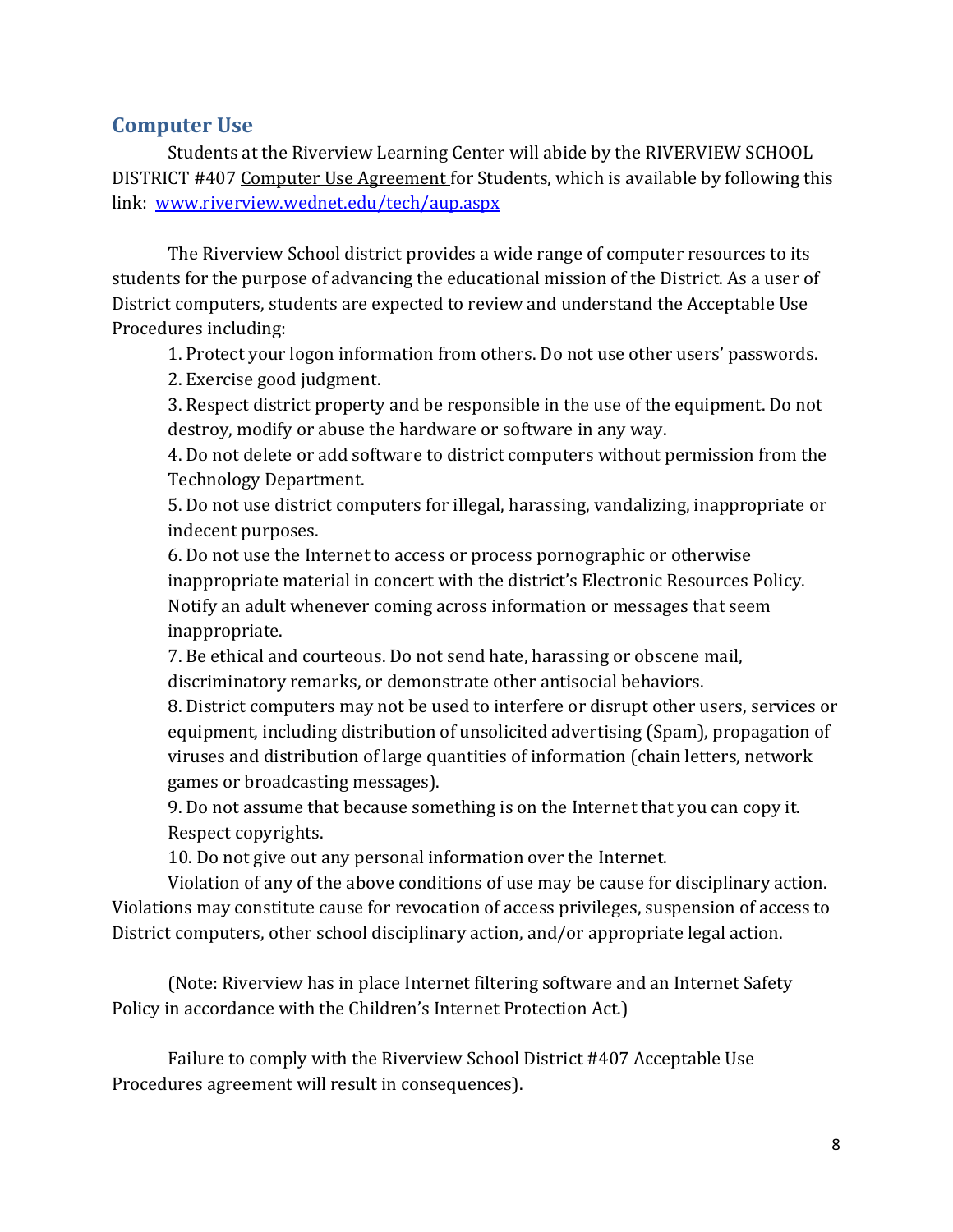- **1st Offense:** Removal from all computer access for five school days. Additional consequences and/or legal action may be assigned/taken.
- **2nd Offense:** Removal from all computer access for twenty school days. Additional consequences and/or legal action may be assigned/taken.
- **3rd Offense:** Removal from all computer access for forty school days. Additional consequences and/or legal action may be assigned/taken.
- **4th Offense:** Loss of all computer use for the rest of the school year. Additional consequences and/or legal action may be assigned/taken.
- **Please note:** The above is a continuum of possible consequences. The Riverview Learning Center reserves the right to revoke computer privileges permanently for infractions of an especially dangerous or serious nature.

## **Cell Phones and Electronic Devices:**

The primary focus at the Riverview Learning Center is to create a positive and productive learning atmosphere. Because students, staff and volunteers work together to achieve this climate, equipment such as beepers, cellular phones, CD players, computer games, I-Pods, pagers, MP players, radios, or any other personal electronic /telecommunication devices **should not be used** or **visible while class is in session**.

## **Classroom Discipline**

Classroom management and discipline is the responsibility of your teacher. The classroom teacher will establish clear expectations and consequences. Behavioral expectations and consequences are developed and given in writing to you as part of the course syllabus. Such "rules and regs" can be mutually developed among team members for consistency.

## **Discipline Guidelines**

The responsibility for proper student discipline at Riverview Learning Center during the school day and at school sponsored activities rest with the staff, both certificated and non-certificated. Discipline is defined as "order" which fosters a healthy and positive school climate. It is our mutual responsibility to observe, to offer guidance, and to intercede when necessary. A primary goal of Riverview Learning Center is proactive staff activity with students; i.e., anticipating needs and always dealing consistently, fairly, honestly and openly with students.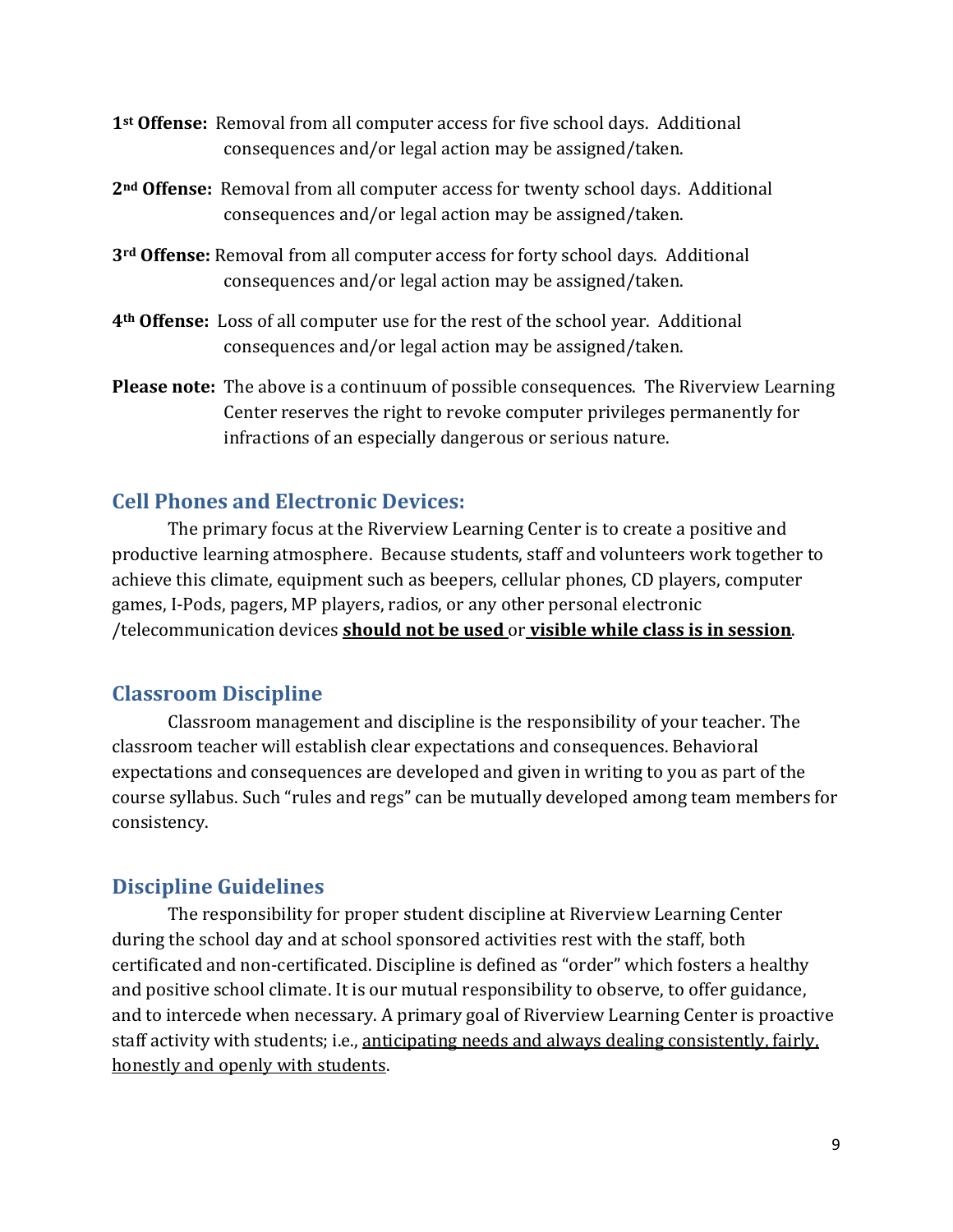#### **After School Detention**

After school detention, assigned by teachers, is conducted in their respective classrooms. After school detention may be assigned by Riverview Learning Center administration and is at least thirty minutes long.

## **Emergency Expulsion Defined**

 Denying immediately the right of school attendance prior to the opportunity for a hearing. There must be an immediate and continuing danger to the student, other students, or school personnel or continuing threat of substantial disruption of the educational process.

#### **Expulsion Defined**

 Denying the right of attendance at any single class or full schedule of subjects for an indefinite time period.

## **Out of School Suspension (OSS) Defined**

- *Short Term Suspension:* Suspension of a student for any portion of a calendar day up to but not exceeding ten(10) consecutive school days.
- *Long Term Suspension:* Suspension of a student for eleven (11) days up to, or through, the end of the semester.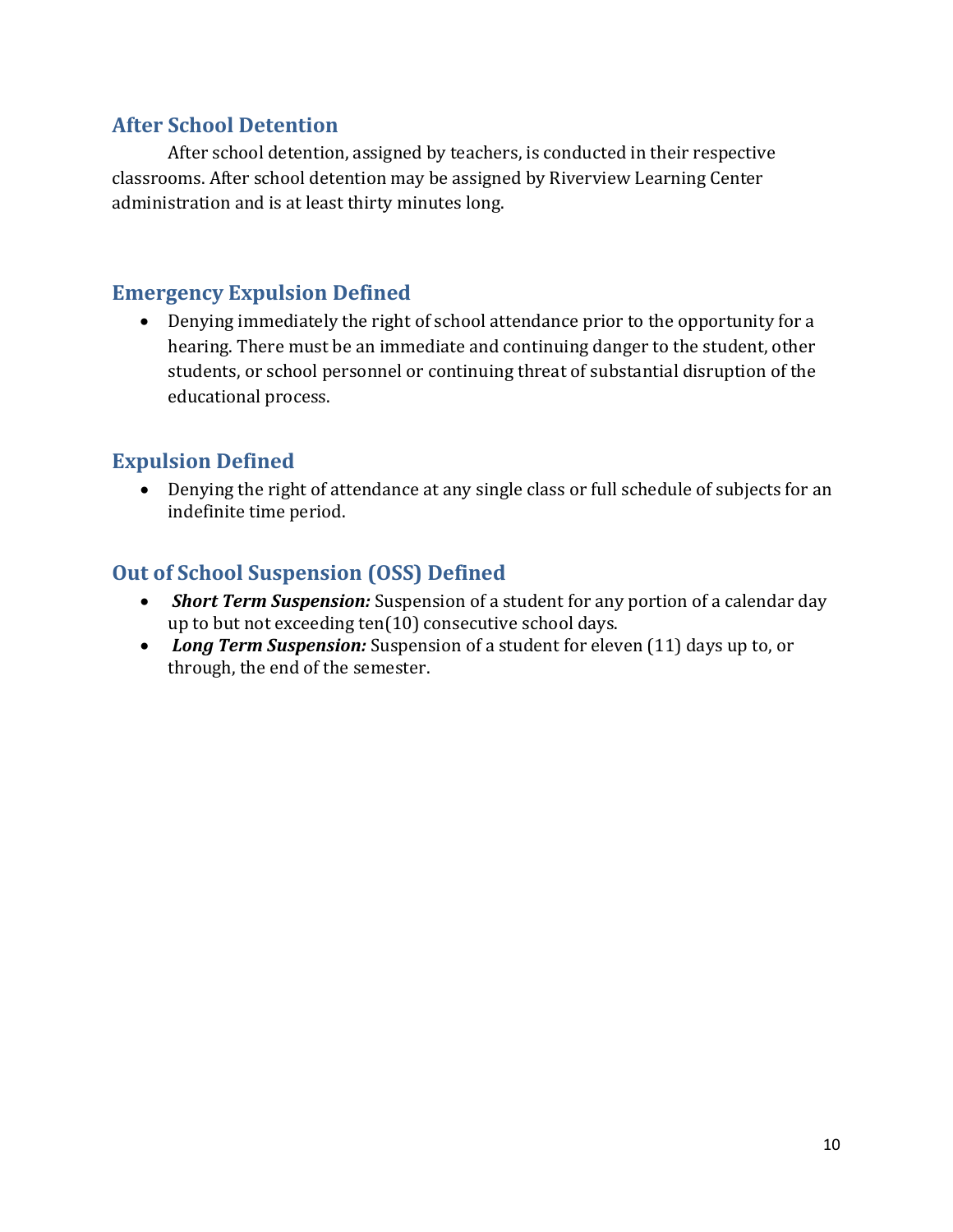## **Choice Attendance and Behavior Contract**

## **CHOICE**

Riverview School District #407

Ms. Shari Milliken, Teacher (425) 844-4981 [millikens@riverview.wednet.edu](mailto:millikens@riverview.wednet.edu) Mr. Michael Seymour, Teacher (425) 844-4980 seymourm@riverivew.wednet.edu

## **Attendance & Behavior Contract**

- 1. Student will be **respectful** and follow the instruction of any adults leading the class. This means, listen when spoken to, follow instructions, and behave appropriately. It also means respecting school property and other individual's property.
- 2. Student will be **respectful** of all people encountered in school. That includes students enrolled in CHOICE, CLIP, or PARADE. He/She will use appropriate language, without any **swearing or name calling**. Riverview School District has a strict policy prohibiting **harassment and bullying**.
- 3. Student will maintain a **dress code**. Student apparel that includes the display of obscene, sexual, gang, drug or alcohol-related messages is not to be worn. Students should not display midriffs, chest, upper thighs, or undergarments (bra straps, boxer shorts, etc.) Shirts should cover the shoulders and chest.
- 4. No **drugs, tobacco, weapons, or alcohol** are allowed on campus or within the sight of the school by state law. Any student attending class suspected of being under the influence of drugs or alcohol will be subject to suspension and parents will be called to pick up the student from school. **Possession of weapons, drugs or alcohol will result in immediate emergency expulsion.**
- 5. Student will **attend as scheduled. Excused absences must be called in from a parent**. School work can be made up if the absence is **excused**.
- 6. No **cell phones or electronic message devices (pager, blackberry, smart phone, etc.)** or IPods are allowed during class. If you need to have your phone for any emergency give it to your teacher and it can be left on. Phones that are being used during class will be given to the teacher or picked up at the end of the day.

Cell phones, electronic messaging devices, and IPods, can be used at break and during lunch.

- 7. **Public Displays of Affection.** Excessive public displays of affection are not allowed on school grounds.
- 8. **School Boundaries.** CHOICE is a closed campus during the day. Students are not allowed on the Carnation Elementary play field except for supervised Physical Fitness activities only. CHOICE students are not allowed in the PARADE wing of the Riverview Learning Center.
- 9. **All of the above…** including any violation of any applicable federal, state, county, or city laws or violation of district policy or the Riverview Learning Center Handbook.

| <b>Student Name</b> |      | Grade               |      |  |  |
|---------------------|------|---------------------|------|--|--|
| Student Signature   | Date | Parent Signature    | Date |  |  |
| Parent's E-mail:    |      | Parent's Phone #: ( |      |  |  |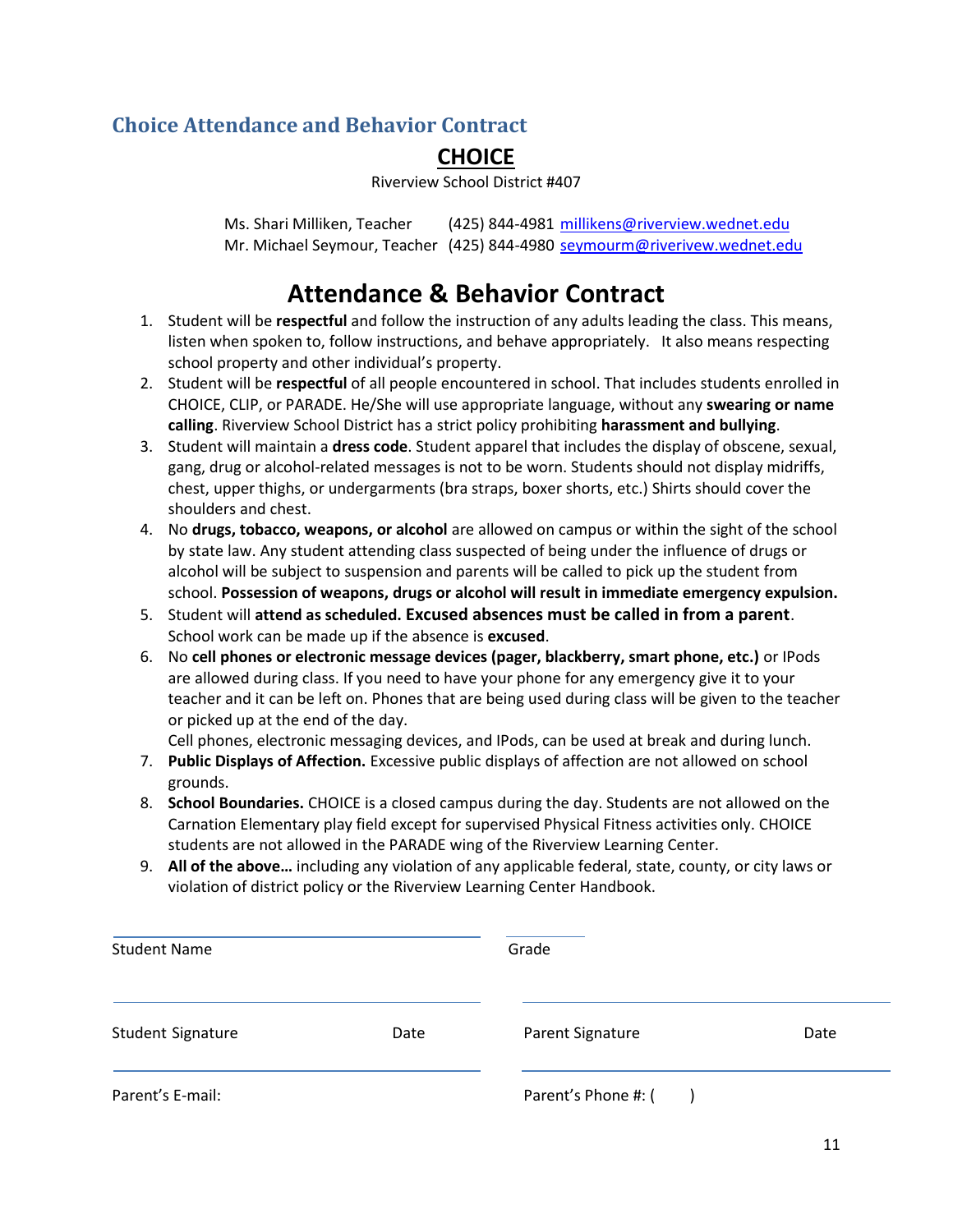## **Riverview Learning Center**

## **Contact Information**

| <b>Office/Administrative Staff</b> | Room          | Phone                 | Program       | <b>Days</b>         |
|------------------------------------|---------------|-----------------------|---------------|---------------------|
| Kris Rodger-Front Desk/Secretary   | Office        | 425-844-4960          | <b>RLC</b>    | Mon-Fri             |
| <b>Tabitha Bowers</b>              | Office/PARADE | 425-844-4961          | <b>RLC</b>    | Mon-Th              |
| Fax                                |               | 425-844-4962          | <b>RLC</b>    |                     |
| Ms. Janet Gavigan                  | 102           | 425-844-4963          | <b>RLC</b>    | Mon-Fri             |
| Kristen Uselman--District Nurse    | 104           | 425-844-4596          | <b>RLC</b>    | Weds                |
| <b>PARADE Staff</b>                |               |                       |               |                     |
|                                    |               |                       |               |                     |
| <b>Susie Marshall</b>              | 131           | 425-844-4972          | <b>PARADE</b> | Mon-Fri             |
| <b>Carol Gould</b>                 | 131           | 425-844-4973          | <b>PARADE</b> | Tues-Fri            |
| <b>Terry McClintic</b>             | 131           | 425-844-4974          | <b>PARADE</b> | Tues-Fri            |
| Connie Schutte                     | 134           | 425-844-4975          | PARADE        | Mon-Fri             |
| Kait Teachout                      | 134           | 425-844-4976          | <b>PARADE</b> | Mon, Tues, Weds, Th |
| Robin Lindsay                      | 134           | 425-844-4977          | PARADE        | Mon                 |
| PARADE EA                          |               | 425-844-4960          | <b>PARADE</b> | Tues, Weds, Th      |
| <b>CLIP</b>                        |               |                       |               |                     |
| <b>Tina Malm</b>                   | 110           | 425-844-4979          | <b>CLIP</b>   | Mon-Fri             |
| Tabitha Bowers, CLIP EA            |               | 425-844-4979          | <b>CLIP</b>   | Mon-Th              |
| <b>CHOICE</b>                      |               |                       |               |                     |
| Shari Milliken                     | 114           | 425-844-4981          | <b>CHOICE</b> | Mon-Fri             |
| Michael Seymour                    | 114           | 425-844-4980          | <b>CHOICE</b> | Mon-Fri             |
| <b>CHOICE EA</b>                   |               |                       | <b>CHOICE</b> | Mon-Fri             |
| <b>Specialists</b>                 |               |                       |               |                     |
| Jessica Bierhaus-Psychologist      | 104           | 425-844-<br>4717/4960 | <b>RLC</b>    | Weds                |
| Gail White-Special Education       |               | 425-844-<br>4879/4960 | <b>RLC</b>    | Mon-Th              |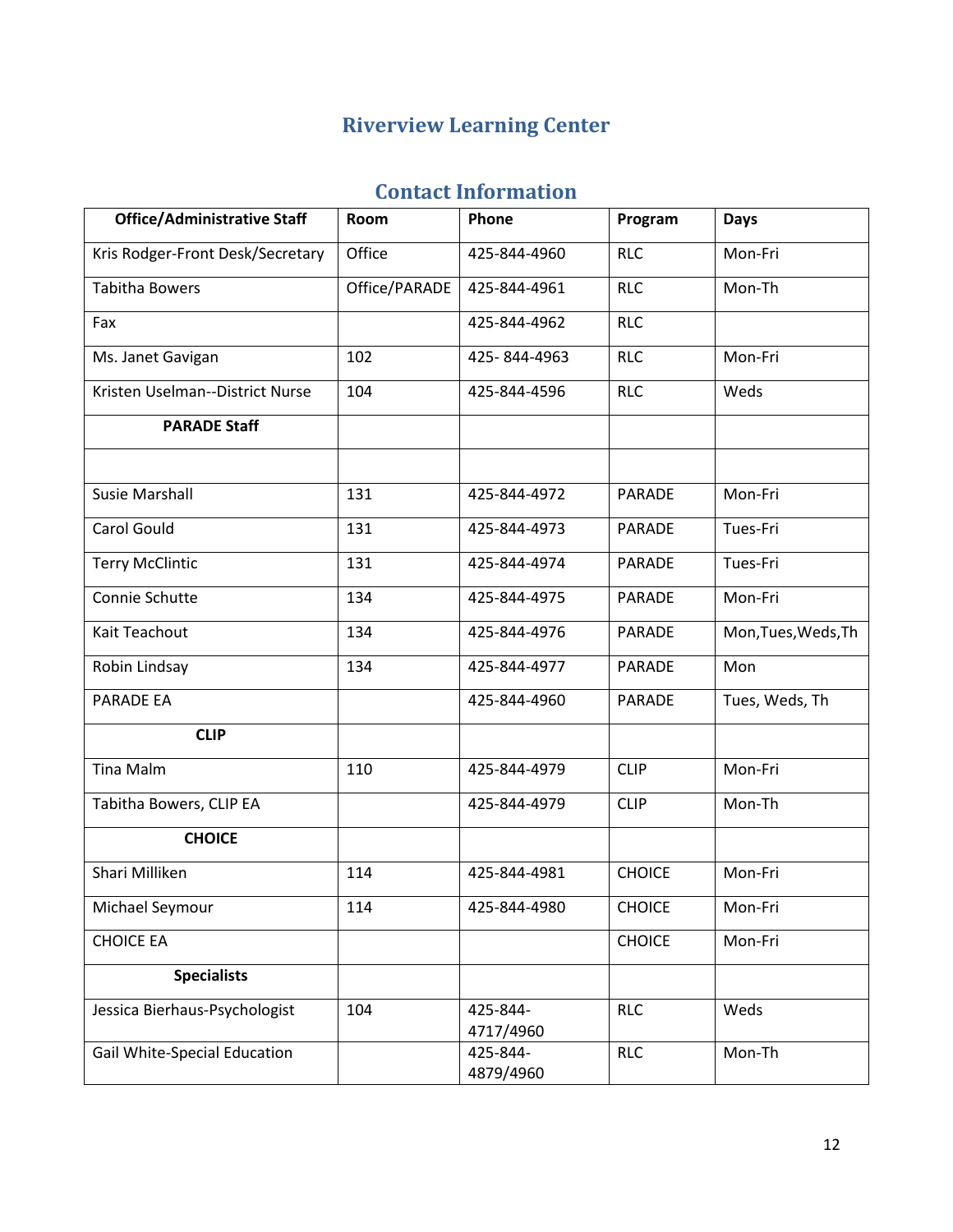## **Family Access/Grade Checks**

Riverview Learning Center continues to use Skyward's Family Access for parents/guardians and students to view grades on line. The staff uses the program to keep students and families informed of grades, assignments, attendance and general student information. Grades are updated often.

 To access Family Access you will need a specific secure username and password provided by the district, if you do not have one, contact our school secretary on 425-844- 4960 and she will provide you with one. Students will receive their username and passwords the first week of school.

 Once you have a username and password, open a web browser and type in or click o[n http://www.riverview.wednet.edu](http://www.riverview.wednet.edu/) click on the *[Family Access](http://www.riverview.wednet.edu/familyaccess.htm)*-["Grades Online"](http://family.riverview.wa-k12.net/) then the Family Access icon, then on the Skyward Family Access screen type in your user name and password.

#### **Riverview Food Services**

Riverview participates in the National School Breakfast and Lunch Program. Lunch is served in all schools. Breakfast is served in all schools with the exception of ERMA. Our menus are designed to offer a variety of nutritious, economical, and convenient options. All schools offer a choice of entrees served with salad bar selections and milk for the full meal price. We offer a la carte items that are priced separately.

In an effort to reduce costs, we are no longer printing the monthly menus to distribute. They are available the website of each school.

#### **Meal Prices**

| Location/Type of Meal    | Lunch    |
|--------------------------|----------|
| <b>Elementary School</b> | \$3.00   |
| Middle School            | \$3.25   |
| <b>High School</b>       | \$3.50   |
| <b>Reduced K-3</b>       | \$0.00   |
| <b>Reduced 4-12</b>      | $\$0.40$ |
| Adult                    | \$4.00   |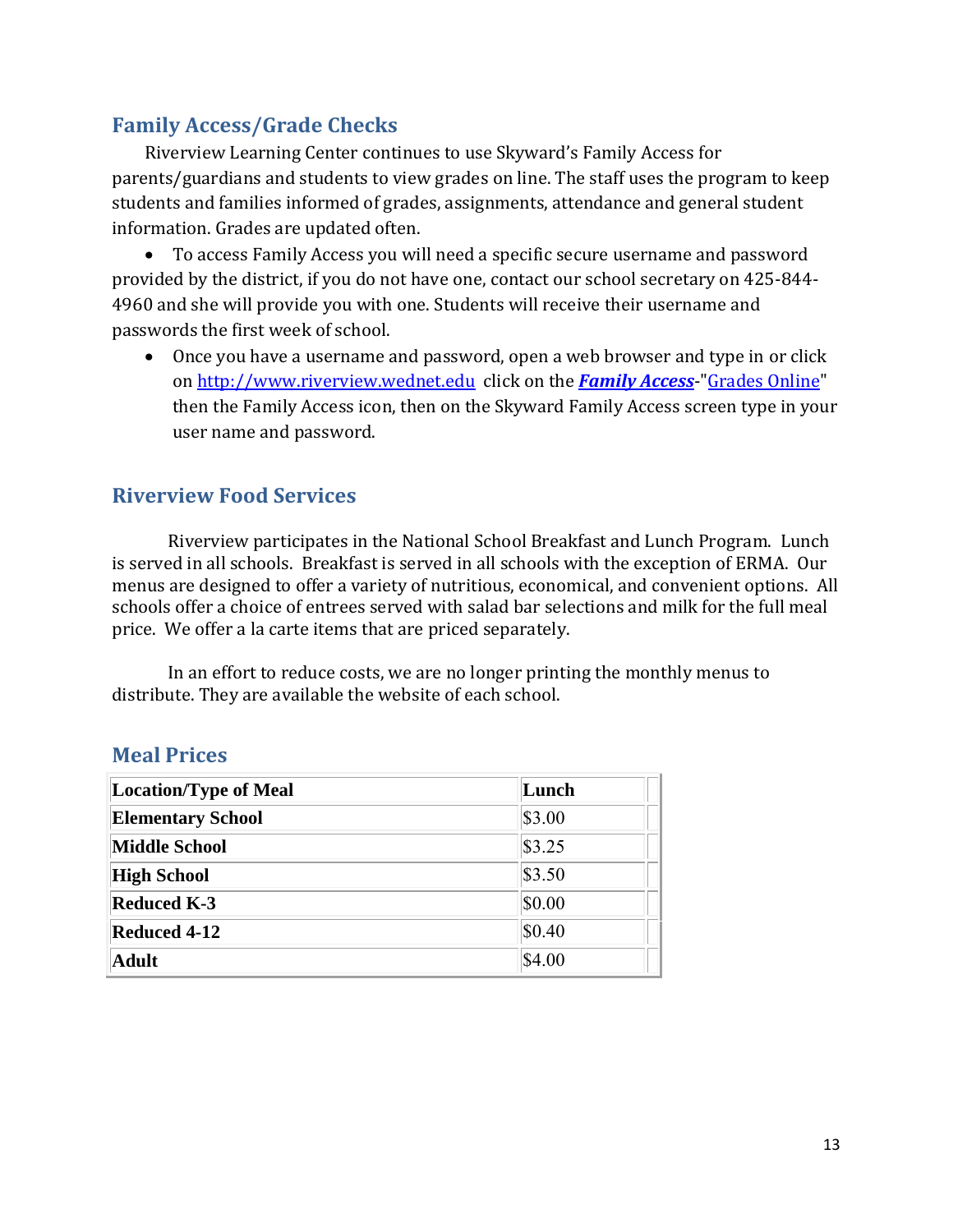#### **Meal Payment**

We recommend that you pre-pay for meals purchased via:

- e-Funds for Schools
- Cash sent to school with your student
- Check sent to school with your student

You may view your student's meal account balance and purchasing activity through Family Access. You may also sign up for the low balance email notice through Family Access.

#### **Free and Reduced Price Meals**

Depending on your family income and household size, your student may qualify for free or reduced price meals. To apply, please review the following information, which is also available on the Riverview School District website:

[Information on Free and Reduced Lunch Program](http://www.riverview.wednet.edu/food/free_reduced/free_reduced_info.pdf) | [Application for Free and Reduced](http://www.riverview.wednet.edu/food/free_reduced/free_reduced_application.pdf)  [Priced Meals](http://www.riverview.wednet.edu/food/free_reduced/free_reduced_application.pdf)

**In Spanish**: [Information on Free and Reduced Lunch Program](http://www.riverview.wednet.edu/food/free_reduced/free_reduced_info_spanish.pdf) | [Application for Free and](http://www.riverview.wednet.edu/food/free_reduced/free_reduced_application_spanish.pdf)  [Reduced Priced Meals](http://www.riverview.wednet.edu/food/free_reduced/free_reduced_application_spanish.pdf)

- Print the information and application
- Fill out the application completely and return to your child's school or mail to:
	- o Kaye Wetli, Supervisor of Food Services, 32240 NE 50th Street, Carnation, WA 98014

#### **Note: If your child qualifies for Free and Reduced Price meals, they may also qualify for:**

[College Bound Scholarship \(](http://www.riverview.wednet.edu/docs/college_bound_scholarship.pdf)apply in 7th or 8th grade)

#### **Buses and Transportation**

Students understand that they need to act maturely on all school transportation vehicles. If a student uses inappropriate behavior, she/he knows that her/his riding privilege may be denied.

In order to ride a different bus, the student will need to get a written note from her/his parent/guardian requesting a bus pass. The student will then take that written note to the office.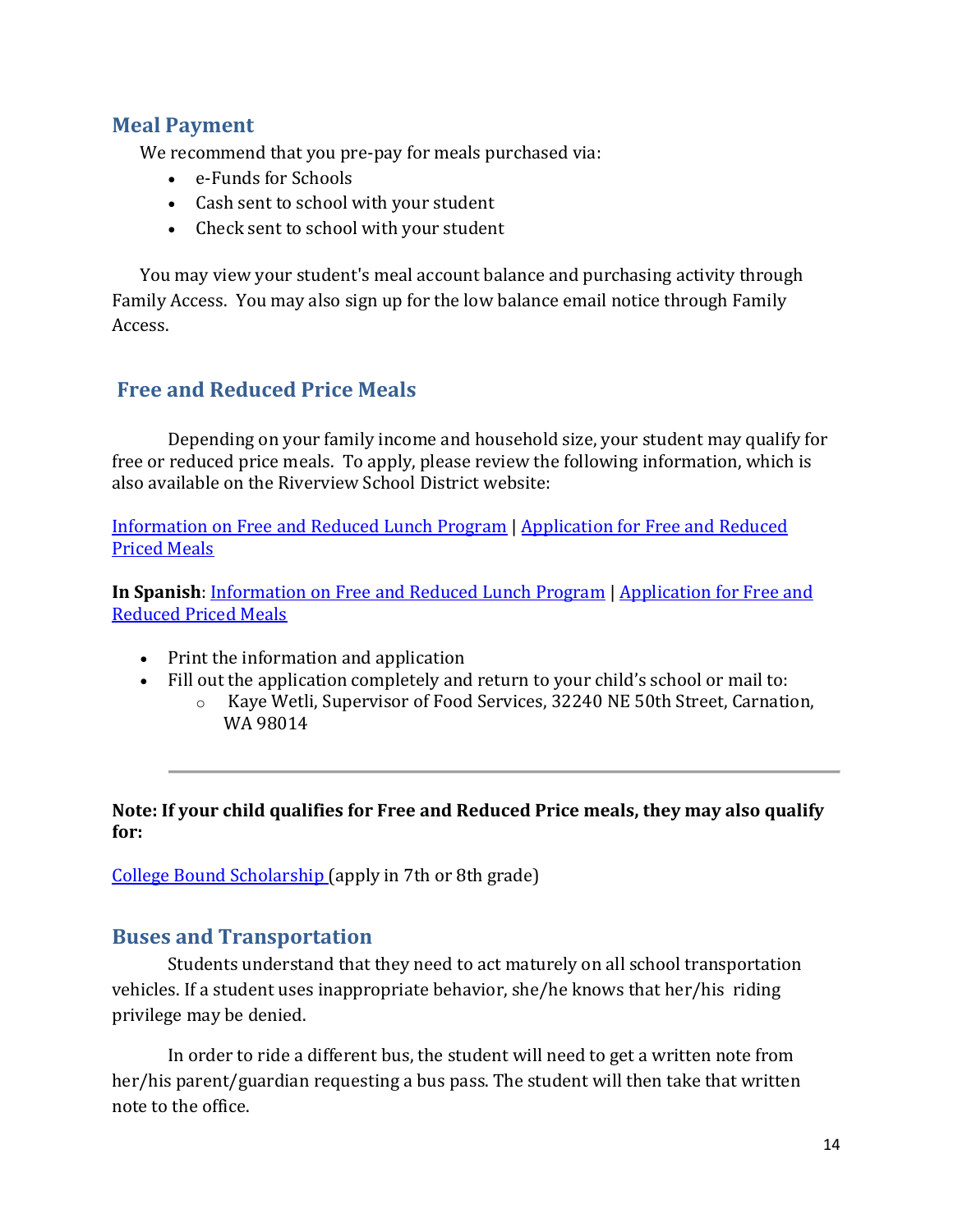Students are expected to be picked up and dropped off at the assigned pick-up and drop-off points. Any changes must be approved by the RLC principal.

## **Bicycles/Scooters/Skateboards**

Bicycles are to be parked at the bicycle rack on the west side of the Riverview Learning Center near the outdoor tables. It is suggested that students wear helmets. Students should lock their bicycles and helmets for their own protection.

PLEASE NOTE: Scooters and Skateboards are NOT ALLOWED on the RLC Campus. *Riverview Learning Center will not be responsible for any bicycle that is stolen or damaged. Theft or damage should be reported to the Carnation Police Department immediately.* 

## **Medication at School**

If prescription medication is needed during school hours, students will need the following:

- Riverview School District #407 Medication Authorization form with parent/guardian signature
- Doctor's signature
- Name of the medication
- Time the medication is to be dispensed
- Amount of medication to be dispensed
- Original bottle/package the medication came in

If the student is taking over-the-counter medications, (e.g., aspirin, mild allergy medications, etc), the student is allowed to carry and reasonably and responsibly selfadminister such medications. Medication must be in the original bottle and the student can only carry a daily dose. If any questionable behavior or other staff concerns are noted regarding the student taking oral medication, or any questionable drug substance, students know that their parent/guardian will be contacted immediately by school authorities to resolve such concerns.

If the student takes medication that would be required while on a field trip, the student will remind her/his parent/guardian and her/his teacher to get the medication from the Attendance Office.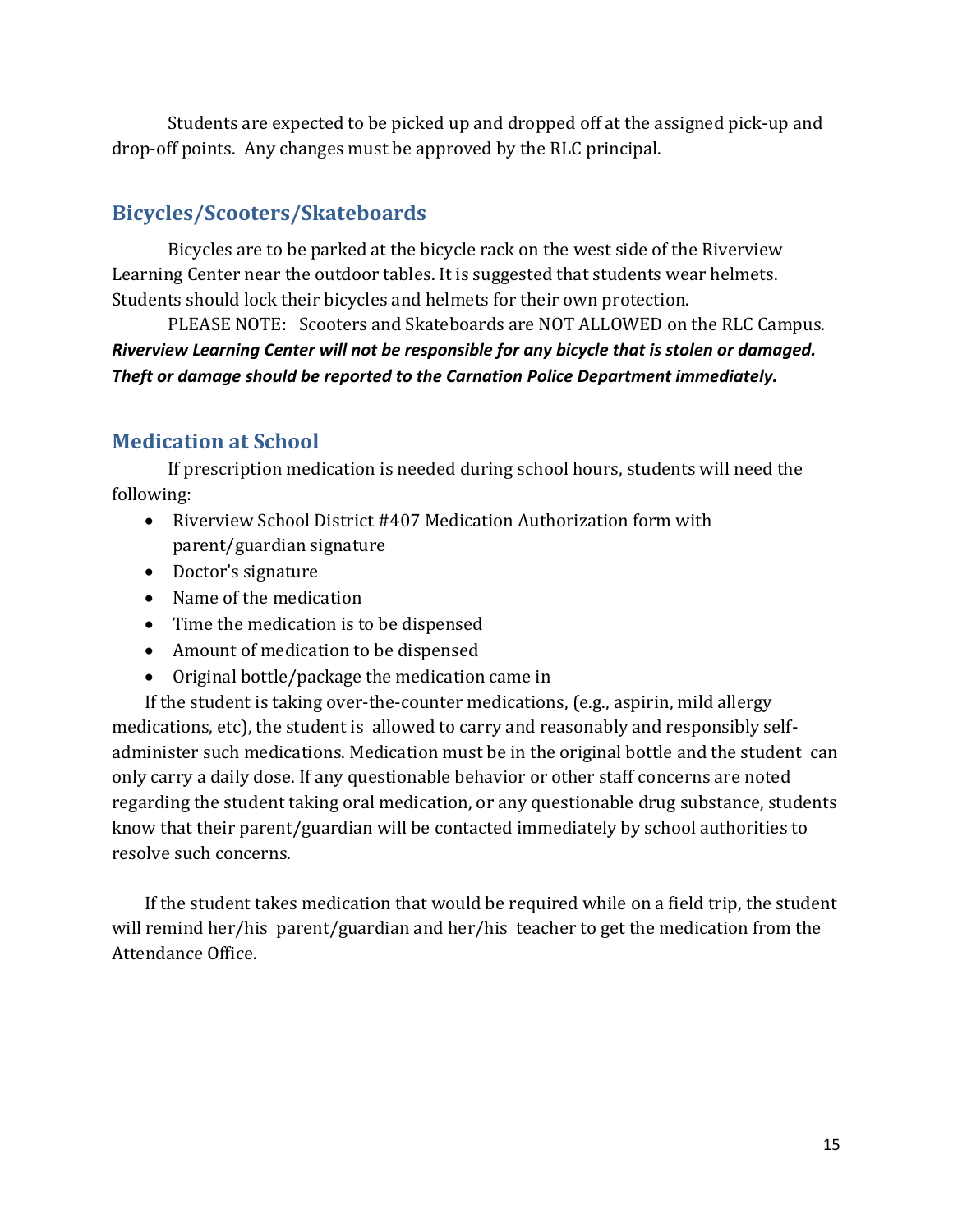#### **Balloon/Floral Deliveries/Food**

We acknowledge the good intentions of recognizing special moments. In order to keep classroom disruptions to a minimum, all deliveries of balloons and flowers to students will be kept in the main office until the end of the school day. PLEASE NOTE that many people are allergic to latex and that balloons are not allowed on the bus.

Regarding special lunches or treats brought in to the front desk, these will be held until the appropriate time they are to be distributed (ex: lunch, break, staff determination).

#### **Use of Tobacco**

State law does not allow the use and/or possession of tobacco-related products on school property, at school-sponsored activities, or school athletic events.

## **Emergency Information**

#### **Changes in School Operations**

Changes in school operations may involve closure of one or more schools for the day, a later than normal starting time, and/or an earlier than normal ending time. If it is necessary to dismiss students early because of heavy snowfall or a widespread utility outage during the school day, notice of the early dismissal will be broadcast on metropolitan area radio stations.

If a school is closed, its after-school activities, such as sports events, will be automatically canceled. Community groups using the school after hours should coordinate their activities with the school principal.

#### **Emergency School Closure Procedures**

 For the latest closure information for the Riverview School District, you may go to the local television, radio or to the website, [www.schoolreport.org.](http://www.schoolreport.org/) (See additional information below.)

#### **You may also call 425-844-4542 and listen for schedule changes or instructions.**

 Conditions, such as snow, ice, power outages, windstorms, and floods may make it necessary to temporarily alter the operation of schools and/or school buses in the Riverview School District.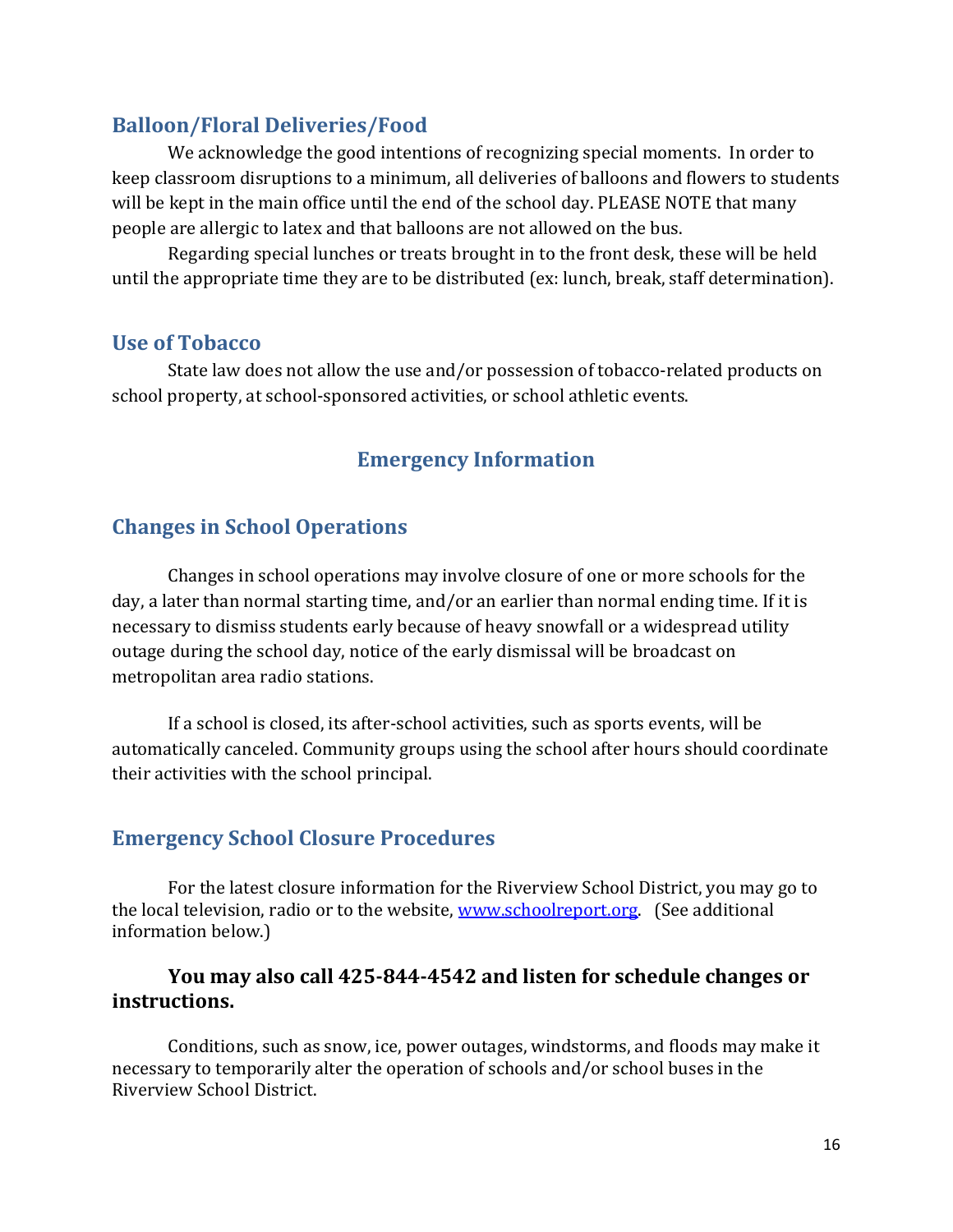The Riverview School District information for closures and delays is explained by following this link:<http://www.riverview.wednet.edu/districtinfo/emergency/explained.aspx>

## **Emergency Operations Messages**

Emergency Operations messages will be broadcast as soon as possible by Radio and TV Stations.

| <b>AM Radio</b>  | <b>FM Radio</b>   | TV               |
|------------------|-------------------|------------------|
| <b>KRKO 1380</b> | <b>KEMV 99.3</b>  | KOMO 4           |
| <b>KYCW 1090</b> | <b>KUOW 94.5</b>  | KING $5$ and $6$ |
|                  | <b>KPLU 88.5</b>  | KCPO 13          |
|                  | <b>KIRO 100.7</b> |                  |

Most stations begin broadcasting school emergency information about 6:00 AM. Stay tuned during the morning; weather conditions can change rapidly in our district, requiring operations changes.

- If you cannot determine what the district's operation plans are, call the Transportation Office at (425) 844-4540.
- Please do not call the schools, the District Office or radio stations for school or bus operations information.
- If no message about Riverview School District No. 407 is broadcast on the radio, assume that normal school district operations will prevail for that day.

## **Messages Will Be Brief**

Messages from the TV and radio stations will be brief. For example:

- **Schools Closed**  All schools in the district are closed for the day.
- **One hour late**:
	- o All classes will be one hour late
	- o No Out of District Special Ed Transportation -Special education students will not be transported outside of Riverview School District boundaries to other school district or facilities for classes.
- **One Hour Late High School, Middle School, and Elementary Schools** Cedarcrest, Riverview Learning Center, Carnation Elementary, Cherry Valley Elementary, and Stillwater Elementary will begin 1 hour late, but will be dismissed at the regular time unless otherwise announced (e.g., CHS - 8:20; RLC -10:15; Elementaries - 10:15). Breakfast will be available at the middle, high school, and elementaries on one-hour late days.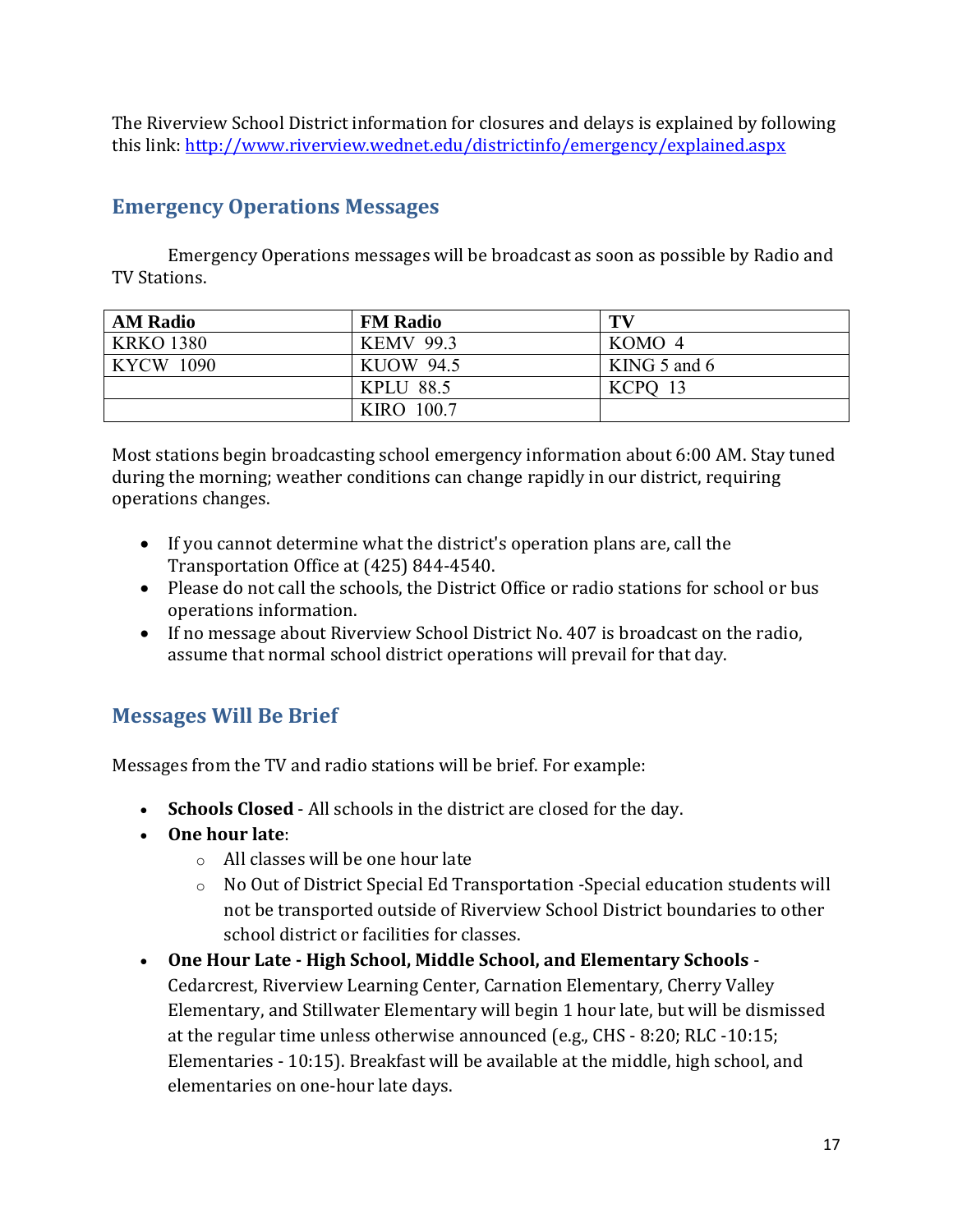- **Two hours late**:
	- $\circ$  No 1/2 day Kindergarten in AM (Weather permitting, we will have PM Kindergarten)
	- o No ECEAP
	- o No Preschool
	- o No Breakfast Served
- **Extended Day** will be open regular hours unless schools are completely closed.
- **Unscheduled Early Dismissal**

## **SchoolReport.Org**

- For the latest closure information for the Riverview School District go to our link at [SchoolReport.org.](http://www.schoolreport.org/schoolDetail.php?schoolId=62) The SchoolReport.org site provides a Public Schools Emergency Communications System report that is current (within the last four minutes)
- This site provides a report of school schedule changes due to adverse weather conditions and other emergency situations. Unless otherwise noted, schools are operating on normal schedules.

## **School Bus Operations**

School Bus Operations may have to be altered or canceled. Example messages are:

- Schools Closed This means all schools will be closed for one day only. All meetings, field trips and after school activities will be canceled. No out-of-district transportation.
- School One (or Two) Hours Late, Emergency Bus Routes This means that school will be either one or two hours late and that students will be dismissed at the regular time unless otherwise announced. Parents should listen to the radio for further announcements. Buses will operate on emergency bus routes, if announced.
- No Transportation Schools are operating, but no school district transportation will be provided for any student, including kindergarten, head start, special education, sports, and activities. Parents must provide transportation to school for their children.
- No out of District Transportation Schools are operating, but no school district transportation vehicle (buses, vans, cars) will operate outside of school district boundaries. Includes special education, field trips, activities, sports, games, etc.
- Limited Bus Transportation buses will not travel some of the hills, i.e., Novelty Hill (east or west), Stephens Street in Duvall, 344th off the Lake Langlois Road, some of the streets on Union Hill, Mountain View and Lake Margaret. Buses will be at the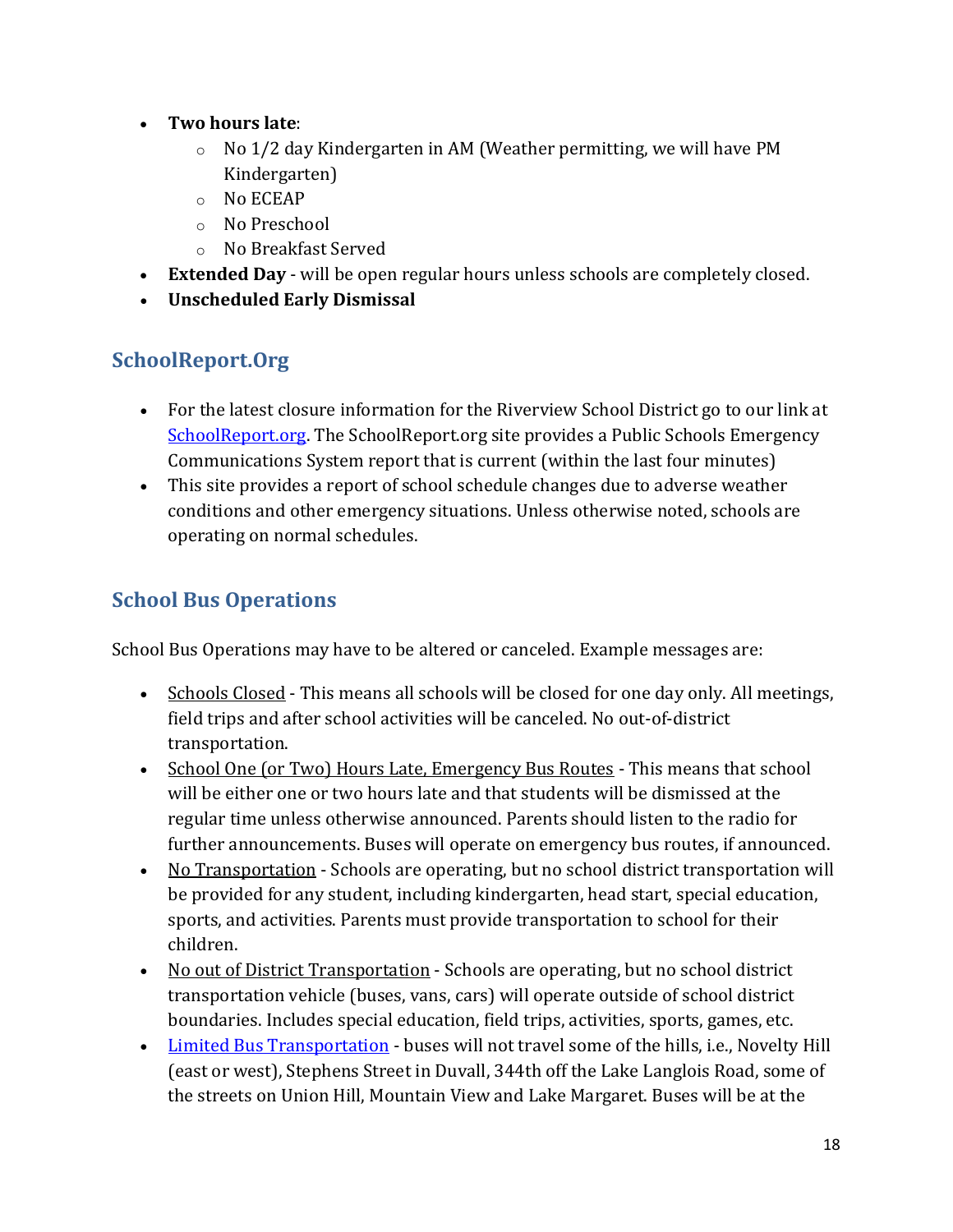bottom of these hills for students. Follow this link for more information: [www.riverview.wednet.edu/departments/transportation/transportation/limited\\_t](http://www.riverview.wednet.edu/departments/transportation/transportation/limited_transportation.htm) [ransportation.htm](http://www.riverview.wednet.edu/departments/transportation/transportation/limited_transportation.htm)

Bus drivers will notify students where to meet the bus if there is "limited transportation." Students affected by limited bus transportation must be at the alternate pick up point designated not later than the time they would normally be picked up at their regular bus stop.

 If you have questions, call the Riverview School District's Transportation Department (425) 844-4540.

#### **Protect Your Child's Health and Safety**

Dress your child in warm clothing during bad weather. Make advance arrangements with neighbors, babysitters, or daycare for your child's care in the event the school bus is late, or your child arrives home sooner than usual because of early school dismissal. Tell your child in advance what to do in such circumstances.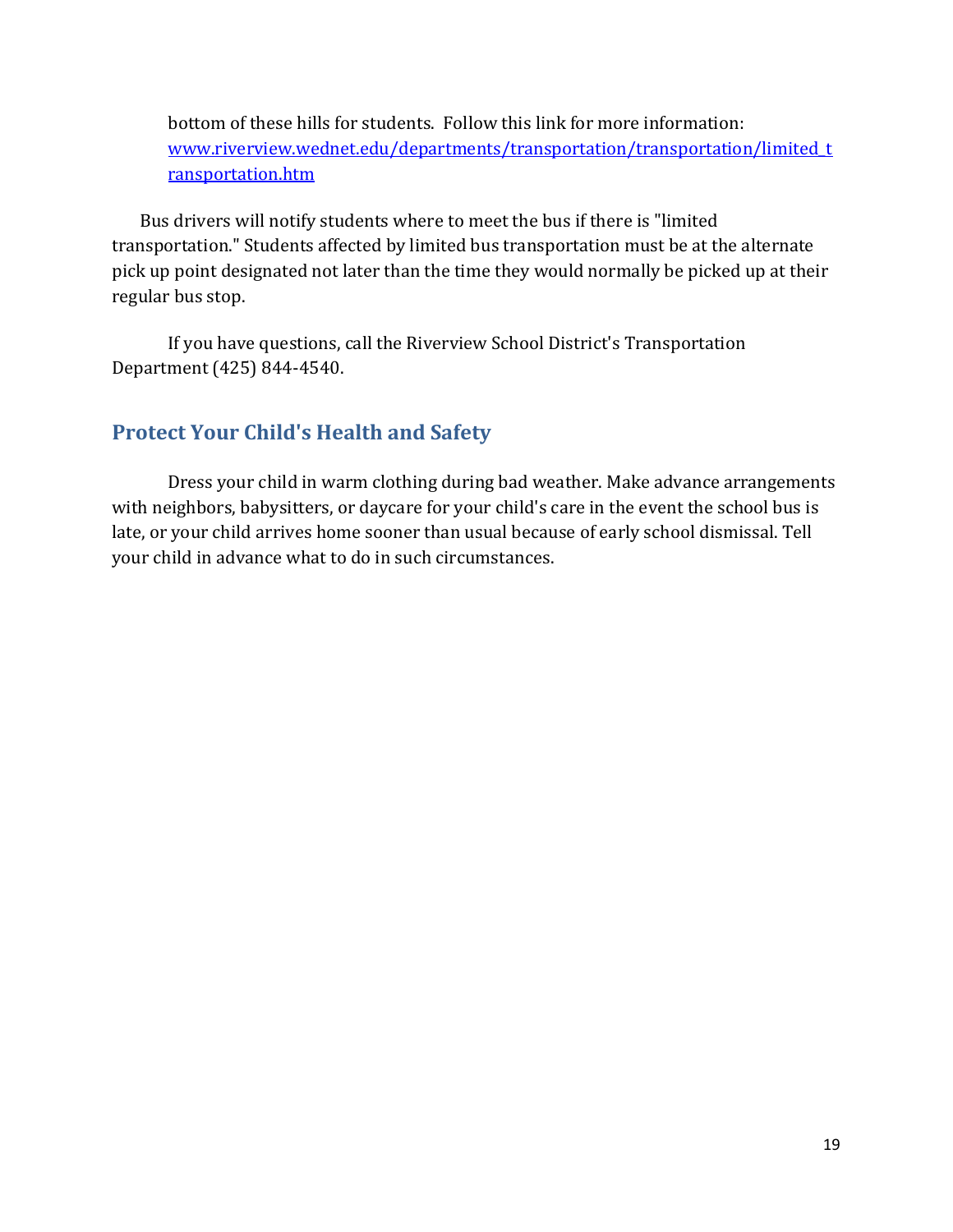## **Riverview School District Information and Policies**

## **District Contact Information**

#### **Riverview School District Educational Service Center** 15510 - 1st Ave. NE/PO Box 519 Duvall, WA 98019

#### **Phone: 425-844-4500 FAX: 425-844-4502 District Job Line: 425-844-4519**

| Superintendent                          | Dr. Anthony L. Smith            | 425.844.4504 |
|-----------------------------------------|---------------------------------|--------------|
|                                         | smitha@riverview.wednet.edu     |              |
| Executive Assistant-Supt.               | <b>Cheryl Layman</b>            | 425.844.4504 |
|                                         | layman@riverview.wednet.edu     |              |
| <b>Teaching &amp; Learning Director</b> | <b>Roni Rumsey</b>              | 425.844.4522 |
|                                         | rumseyr@riverview.wednet.edu    |              |
| <b>Administrative Secretary</b>         | <b>Robin Nordquist</b>          | 425.844.4522 |
|                                         | nordquistr@riverview.wednet.edu |              |
| <b>Director of Special Services</b>     | Dr. Ken Heikkila                | 425.844.4516 |
|                                         | heikkilak@riverview.wednet.edu  |              |
| Special Services Program Assistant      | <b>Kim Canady</b>               | 425.844.4516 |
|                                         | canadyk@riverview.wednet.edu    |              |
| <b>Student Records Coordinator</b>      | <b>Regan Doyle</b>              | 425.844.4511 |
|                                         | doyler@riverview.wednet.edu     |              |
| Special Services-FAX                    |                                 | 425.844.4521 |
| <b>Food Services Supervisor</b>         | Kaye Wetli                      | 425.844.4560 |
|                                         | wetlik@riverview.wednet.edu     |              |
| <b>Food Services Secretary</b>          | Debi Lucas                      | 425.844.4523 |
|                                         | lucassd@riverview.wednet.edu    |              |
| <b>Transportation Supervisor</b>        | <b>Jenny Bullard</b>            | 425.844.4540 |
|                                         | bullardj@riverview.wednet.edu   |              |
| <b>Transportation Program Assistant</b> | Deanna Schneider                | 425.844.4535 |
|                                         | schneiderd@riverview.wednet.edu |              |
| Transportation-FAX                      |                                 | 425.844.4536 |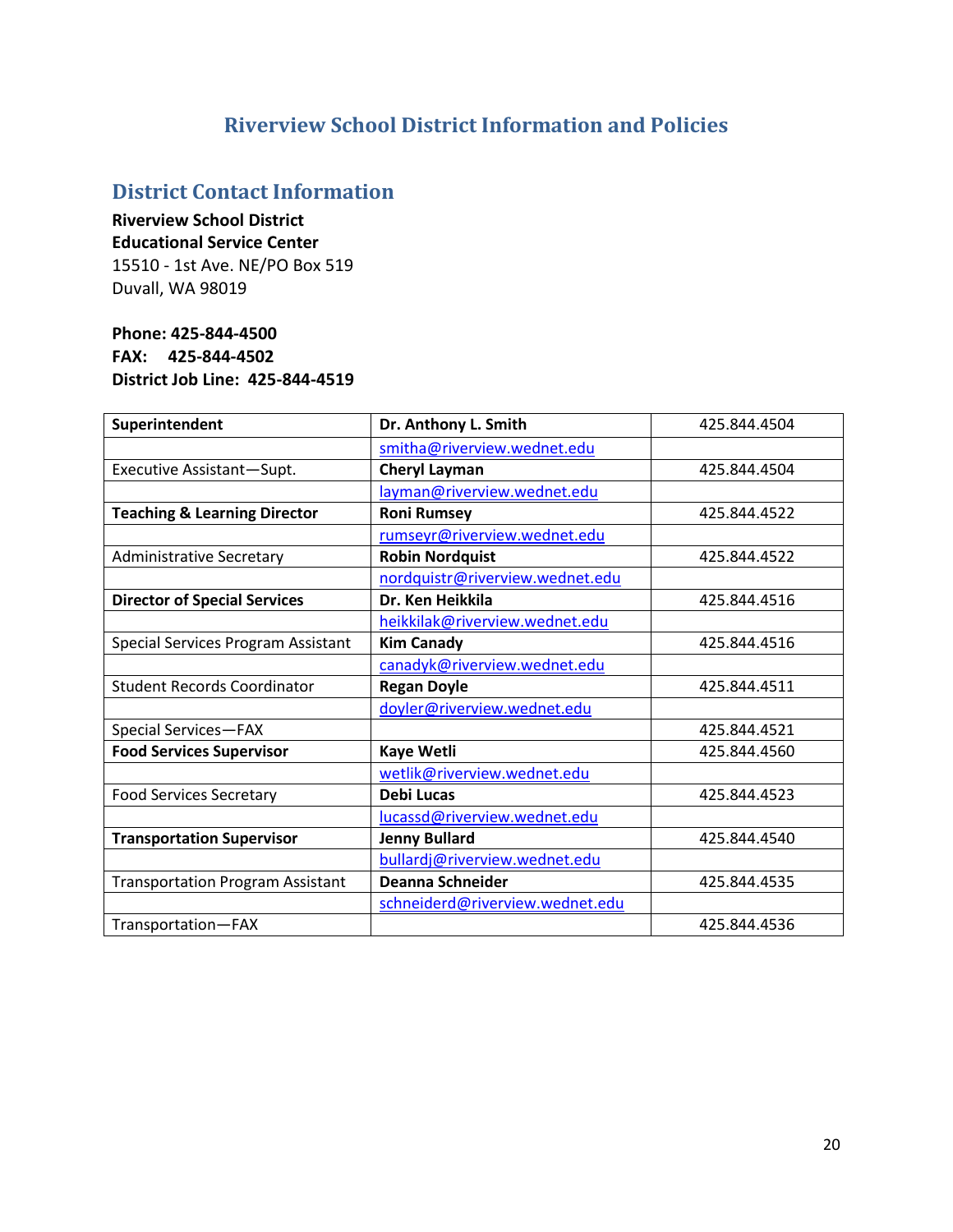#### **School District Policies**

Included here are a few key policies that help to ensure our schools are safe and supportive environments for student learning. For a complete list of school district policies and procedures, please visit the Riverview School District website and follow the link labeled "School Board" or click here:

<http://www.riverview.wednet.edu/schoolboard/policies/default.aspx>

#### **Weapons**

Students know that firearms/weapons are not allowed at school, at schoolsponsored activities, on school grounds, facilities, or school provided transportation. If a student brings a firearm to school it will result in an immediate expulsion for no less the one calendar year, including notification of parents and law enforcement. The expulsion may be modified by the Riverview School District on a case by case basis. Enforcement of the weapons policy is guided by a position of "zero tolerance." Corrective actions for dangerous weapons incidents shall include long-term suspension or expulsion.

*As per RCW 9.41.250., possession of a dangerous weapon will be an automatic expulsion and the police will be contacted. Dangerous weapons are defined as (other than firearms) knives, clubs, firecrackers, explosives, etc.* 

 *Also, possession of firearms on school property will result in a one-year mandatory expulsion, subject to appeal, with notification to parents and law enforcement.* 

Dangerous weapons also include toy or "dummy" or lookalike objects, or any object which looks or acts like a weapon, such as a firearm, knife, ammunition, projectile or grenade if possessed, displayed and in fact intimidates with dangerous intent.

PLEASE SEE POLICY 3100 – DISCIPLINARY SANCTIONS RANGE CHART IN THE BACK OF THIS HANDBOOK**.** 

#### **Loitering on property adjacent to the Riverview Learning Center**

Students are not to congregate and/or smoke on any property adjacent to Riverview Learning Center. This extends to a one-block radius from the school in every direction and especially includes the trail. Students who violate this directive will be subject to disciplinary action including, but not limited to, suspension.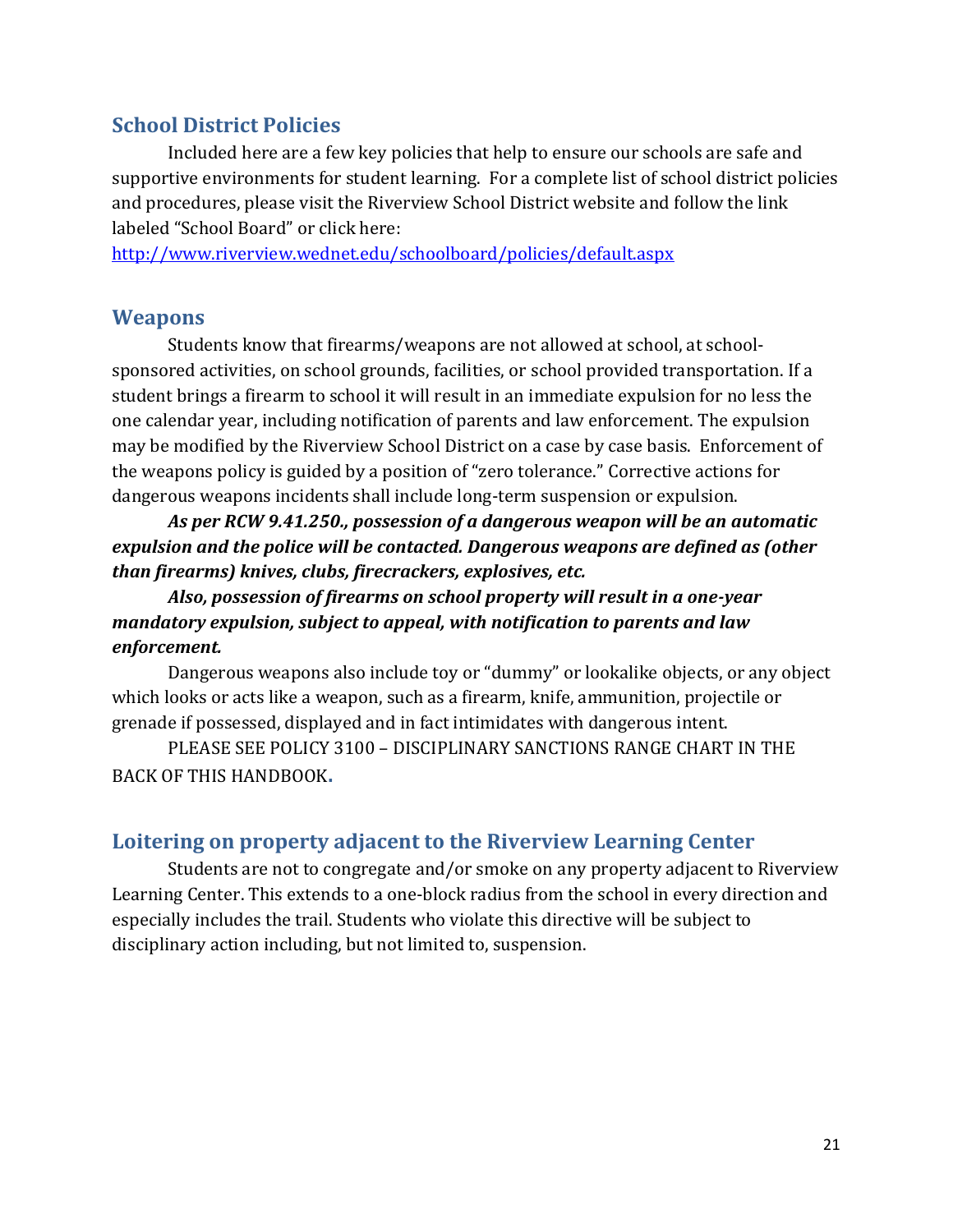## **Harassment, Intimidation and Bullying**

The Riverview School District (Board Policy #6580) is committed to a safe and civil educational environment for all students, employees, volunteers and patrons, free from harassment, intimidation or bullying. "Harassment, intimidation or bullying" means any intentionally written message or image, including those that are electronically transmitted, a verbal or physical act, including but not limited to one shown to be motivated by any characteristic in RCW 9A.36.080(3), (race, color, religion, ancestry, age, national origin, gender, sexual orientation including gender expression or identity, military status, mental or physical disability, or the use of a trained dog guide or service animal by a person with a disability), or other distinguishing characteristics, when an act:

- Physically harms a student or damages the student's property; or
- Has the effect of substantially interfering with a student's education; or
- Is so severe, persistent or pervasive that it creates an intimidating or threatening educational environment; or
- Has the effect of substantially disrupting the orderly operation of the school.

Students understand that harassment, intimidation and/or bullying of any kind: verbal, sexual, racial or physical, will not be tolerated at Riverview Learning Center. Severe discipline can result because of this behavior.

*If a person is experiencing harassment, intimidation &/or bullying, the person needs to:* 

**1. Say "no" or "stop" in a loud, clear voice.**

#### **2. Tell an adult.**

**3. If it does not stop, go to the main office and file a harassment report form.**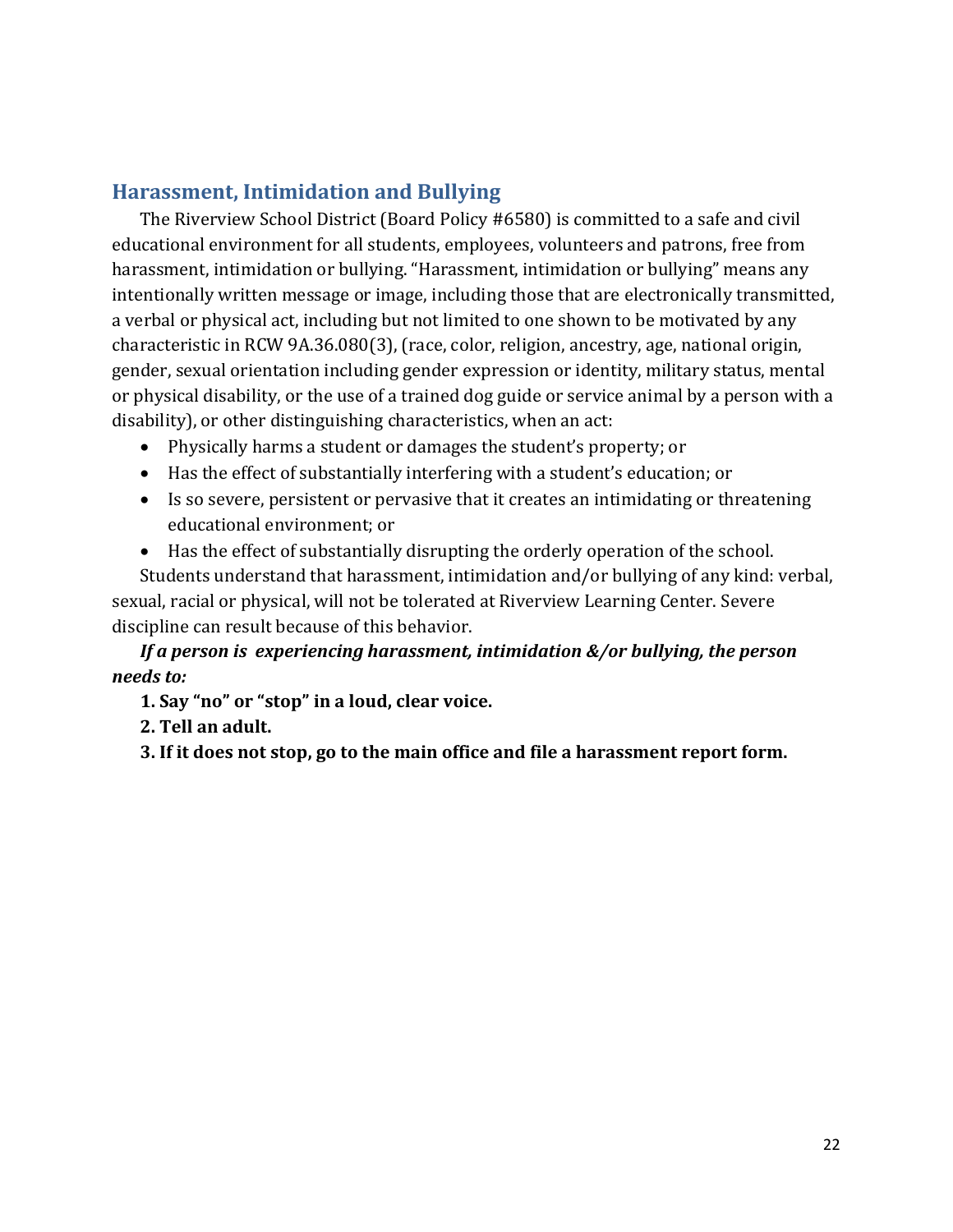#### **Non-Discrimination**

The Riverview School District complies with all federal and state statutes and regulations and does not discriminate in any programs or activities on the basis of sex, race, creed, religion, color, national origin, age, veteran or military status, sexual orientation, gender expression or identity, disability, or the use of a trained dog guide or service animal, and provides equal access to the Boy Scouts and other designated youth groups. This holds true for all district employment and student opportunities. Inquiries regarding compliance and/or grievance procedures may be directed to the school district's Title IX/RCW 28A.640 Officer (Ms Janet L. Gavigan, 425-844-4500) and Section 504/ADA Coordinator (Dr. Ken Heikkila, 425-844-4500).

#### **Civility**

 The Riverview School District believes that respectful communication and behavior create a safe, civil environment, essential to student and staff high achievement, to the free exchange of ideas central to a quality educational process, and to the development of youth as thoughtful participants in our democracy. Conversely, uncivil conduct, like other forms of disruptive behavior, interferes with a student's ability to learn and a school's ability to educate its students.

 The Riverview School District Board of Directors encourages administrators, staff, students, volunteers, parents, and other community members to participate in maintaining a clear expectation of civil conduct and problem-solving throughout the school district.

 The Board is committed to providing training and resources to support this expectation and refuses to condone uncivil conduct on school grounds or buses, or at any school-sponsored activities, whether by staff, students, parents, volunteers, or other district visitors.

 The Superintendent shall be responsible for the development of District training, resource lists and other tools for the use of staff, students and community members in achieving the purposes of this policy.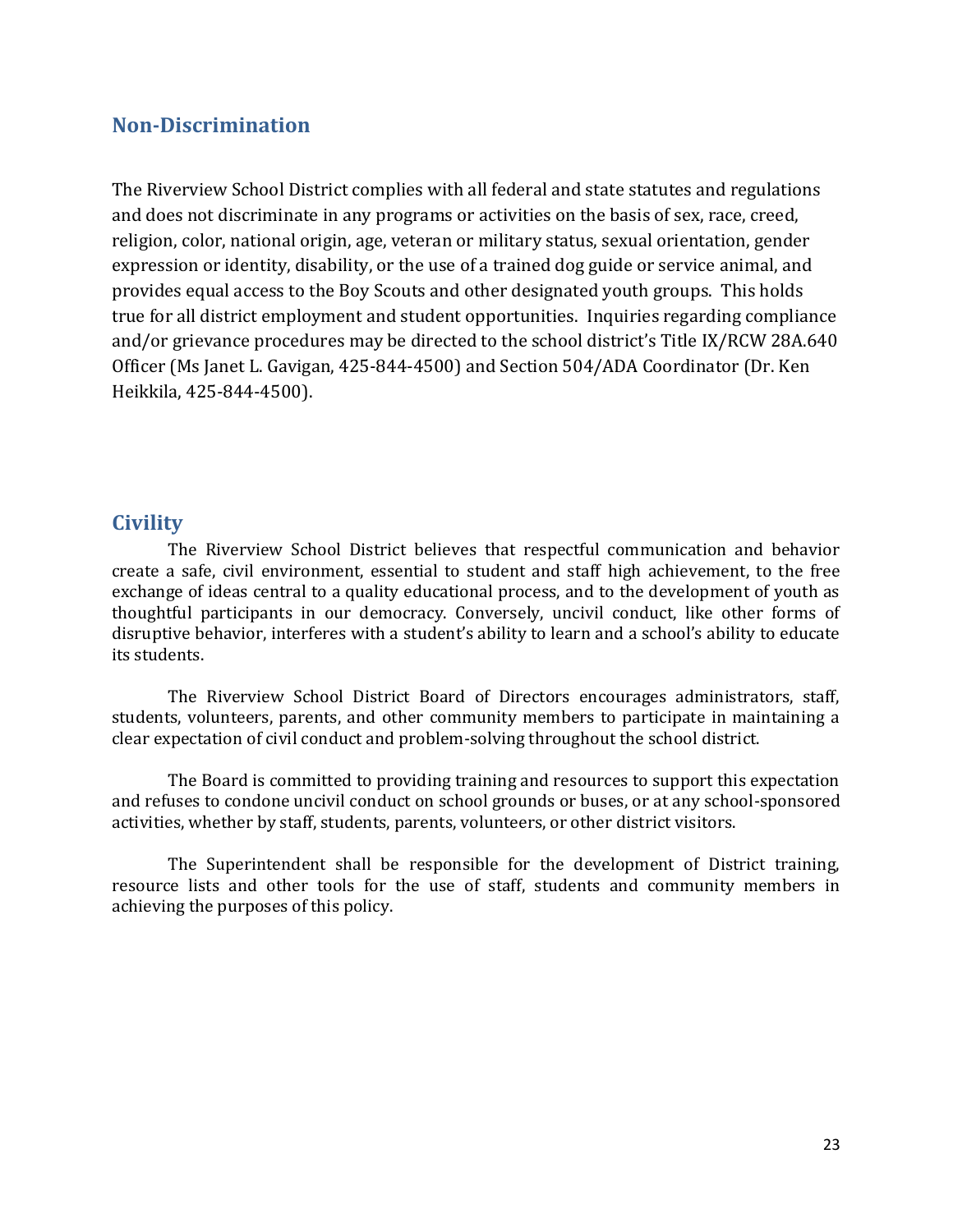#### **Riverview School District Policy 3100-Disciplinary Sanctions**

The Riverview School District has adopted policies and procedures that are consistent with the Washington State Administrative Code when dealing with student conduct. Policy 3100 procedures and consequences are used when sanctioning student behaviors that are defined as misconduct or exceptional misconduct. Such behaviors might include: profanity (especially towards a staff member), harassment (sexual, racial, verbal, etc.)-towards student(s) or a staff member, fighting, drugs/alcohol/paraphernalia possession and or use, tobacco, truancy, criminal actions, theft, etc. Students who are found guilty of criminal acts including drug/alcohol possession, harassment, intimidation, etc., will not only be subject to severe consequences, but will also be reported to the local police.